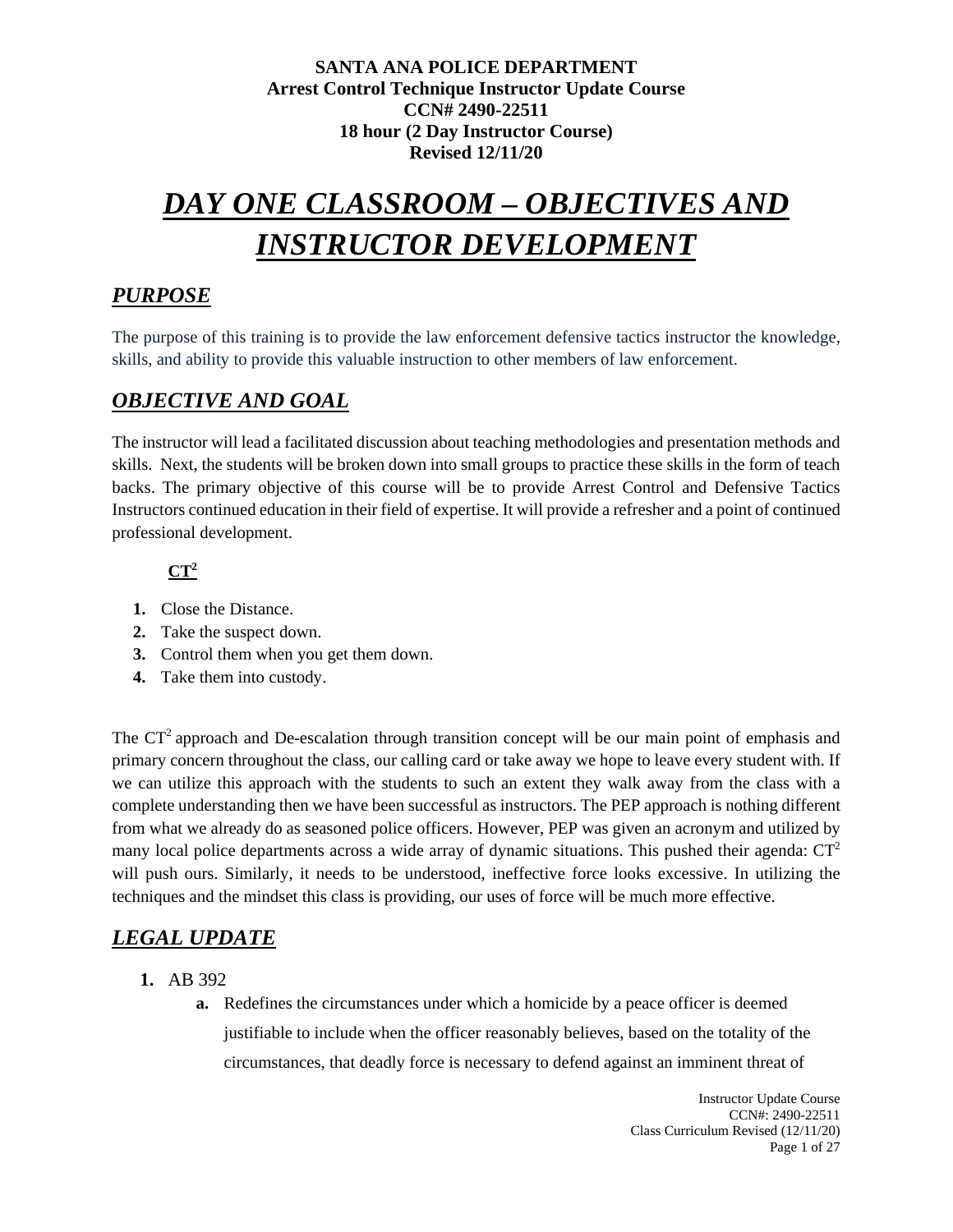death or serious bodily injury to the officer or to another person, or to apprehend a fleeing person for a felony that threatened or resulted in death or serious bodily injury, if the officer reasonably believes that the person will cause death or serious bodily injury to another unless the person is immediately apprehended.

- **2.** PC 835a
	- **a.** The decision by a peace officer to use force shall be evaluated from the perspective of a reasonable officer in the same situation, based on the totality of the circumstances known to or perceived by the officer at the time, rather than with the benefit of hindsight, and that the totality of the circumstances shall account for occasions when officers may be forced to make quick judgments about using force.
- **3.** SB 230
	- **a.** It is the requirement of each law enforcement agency to maintain a policy that provides guidelines on the use of force, utilizing de-escalation techniques and other alternatives to force when feasible, specific guidelines for the application of deadly force, and factors for evaluating and reviewing all use of force incidents, among other things. The bill would require each agency to make their use of force policy accessible to the public.

# *INSTRUCTOR DEVELOPMENT*

## **Adult Learning Concepts**

- **1.** Instructional Systems Design
	- **a.** IPAT: Introduce, Presentation, Application, Test
	- **b.** IDEA: Introduce, Demonstrate, Explain, Application / Evaluate
		- These first two designs are where we typically live teaching defensive tactics and use of force techniques.
	- **c.** ADDIE: Analyze, Develop, Design, Implement, Evaluate
		- More typically seen when doing case studies.
- **2.** Learning Modalities
	- **a.** Visual Learner
		- Learning through seeing or watching.
		- Handouts can be an asset to this student.
		- Use video case studies, slide presentations, power point, or other visual props.
	- **b.** Auditory Learner
		- Learning through listening or hearing.

Instructor Update Course CCN#: 2490-22511 Class Curriculum Revised (12/11/20) Page 2 of 27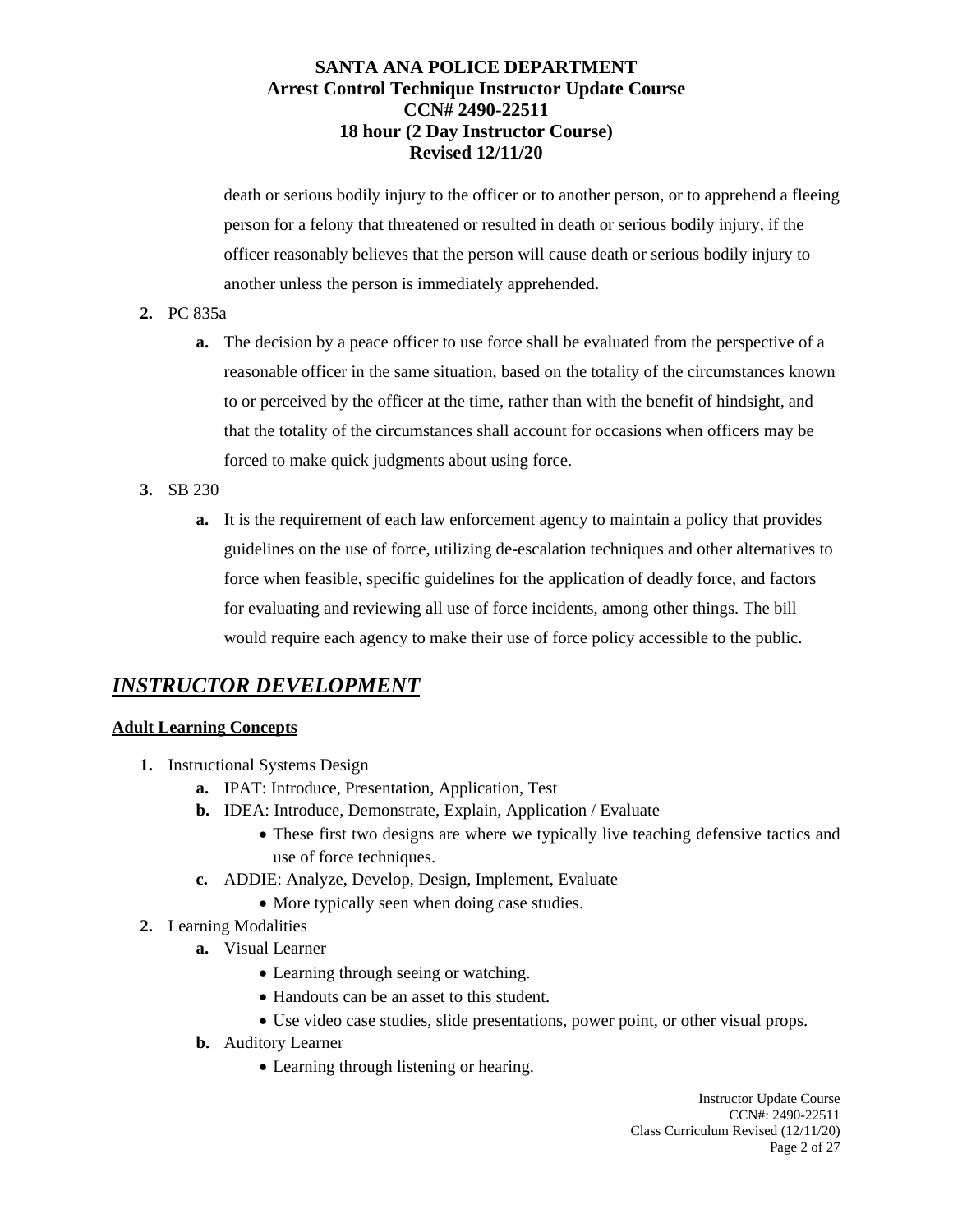- Benefits from oral presentations and discussions.
- Facilitated discussion and lecture is also readily accepted by this group.
- **c.** Kinesthetic Learner
	- Learning through doing or manipulation.
	- Benefit from hands on activities.
	- Scenarios and role playing can be highly successful.
- **d.** Tactile Learner
	- Learns best through reading material and writing.
	- Handouts are extremely beneficial.
	- Taking notes is helpful for this type of learner.
- **e.** Some students use a combination of modalities to learn.
	- Each student is unique and the instructors must recognize which students learn best with which modality.
- **3.** Demonstration and Testing
	- **a.** Each student will be required to teach one of the learned techniques from the course of instruction. The student will take the roll of the instructor and their fellow students will have the opportunity to learn from them.
		- Each student instructor will be provided feedback from the class.

#### **Adult Learning Strategy / Approach**

- **1.** Develop task oriented training with practical content.
- **2.** The learning objectives should have realistic tasks which coincide with the current assignments of the students.
	- **a.** Patrol vs Detective assignments.
	- **b.** Desk Detective vs Field Detective.
- **3.** Training must be realistic and when possible use real world situations / experiences.
	- **a.** Each student brings something different to the table.
		- Many have pre-exiting knowledge and experiences which can be utilized to facilitate learning.
		- Difference between teaching senior officers and recruits.
		- Identifying generational differences.
			- o Gen X v. Millennials
- **4.** If there is no obvious objective, goal, or any form of professional development, the instructor will lose the class.
	- **a.** All of the training we disseminate must improve the student's ability to recreate it in a stressful and ever-evolving, dynamic, environment.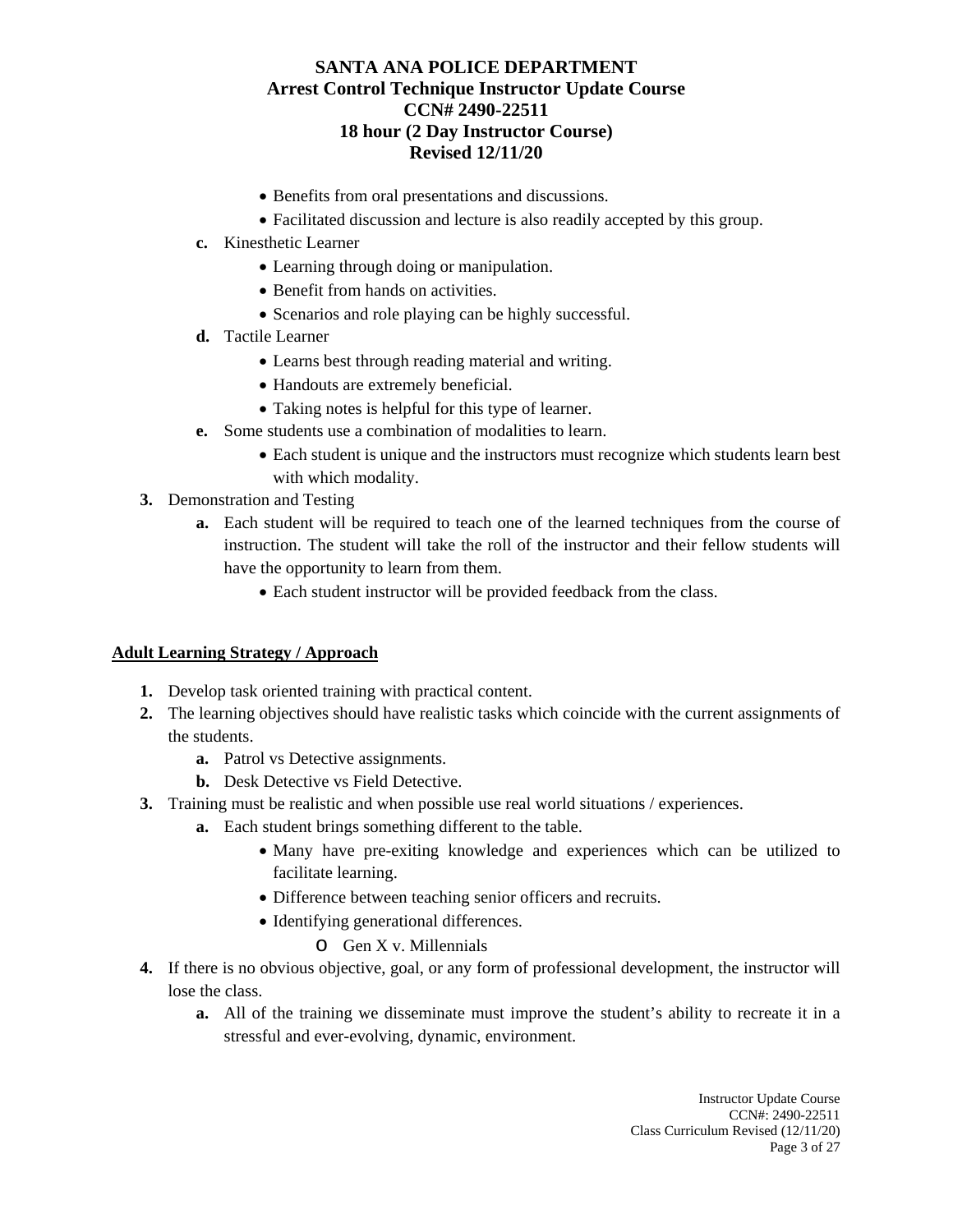- On several different occasions, we have seen students utilize techniques the very next time they are T8.
- **b.** The training needs to provide skills beyond what they already know.
	- Beginner to advanced, pre white belt to black belt etc….
	- If you have advanced students with specific knowledge, use them.
		- o Boxing, wrestling, jiu jitsu, etc…
- **5.** Training environment must be a positive environment with ample feedback from instructors.
	- **a.** Promotes a vigorous learning environment with active participation.
	- **b.** Validates the progress the students are making along the way.
- **6.** Each student will bring their ego to class, some deservedly so, some not so much.
	- **a.** Students may perceive they have more knowledge or experience than the instructor.
		- This is the main reason we train with our students and not just teach at them.
			- The bigger ego a student has, the smaller an instructors should be.
				- o Not the time or the place to dominate a student.
	- **b.** Use the students who have previous knowledge and experience.
		- Part of our objective is to show the necessity of each officer to train elsewhere.
		- This is why our students are afforded the opportunity to watch the Redman drill involving the students and the instructors.

## **Teaching Methodologies**

- **1.** Lecture
- **2.** Facilitated discussion
	- **a.** Works hand in hand with case studies. Allows you to use other officers successes and failures to learn.
- **3.** Small group exercises
- **4.** Large group exercises
- **5.** Role-play
- **6.** Scenarios
- **7.** Case studies
	- **a.** Works hand in hand with facilitated discussions. Allows you to use other officers successes and failures to learn.
- **8.** Table top activities
	- **a.** Opportunity for classroom discussion about examples or experiences from the students' lives about the best teachers / instructors they have had? What did they do and how did they reach you?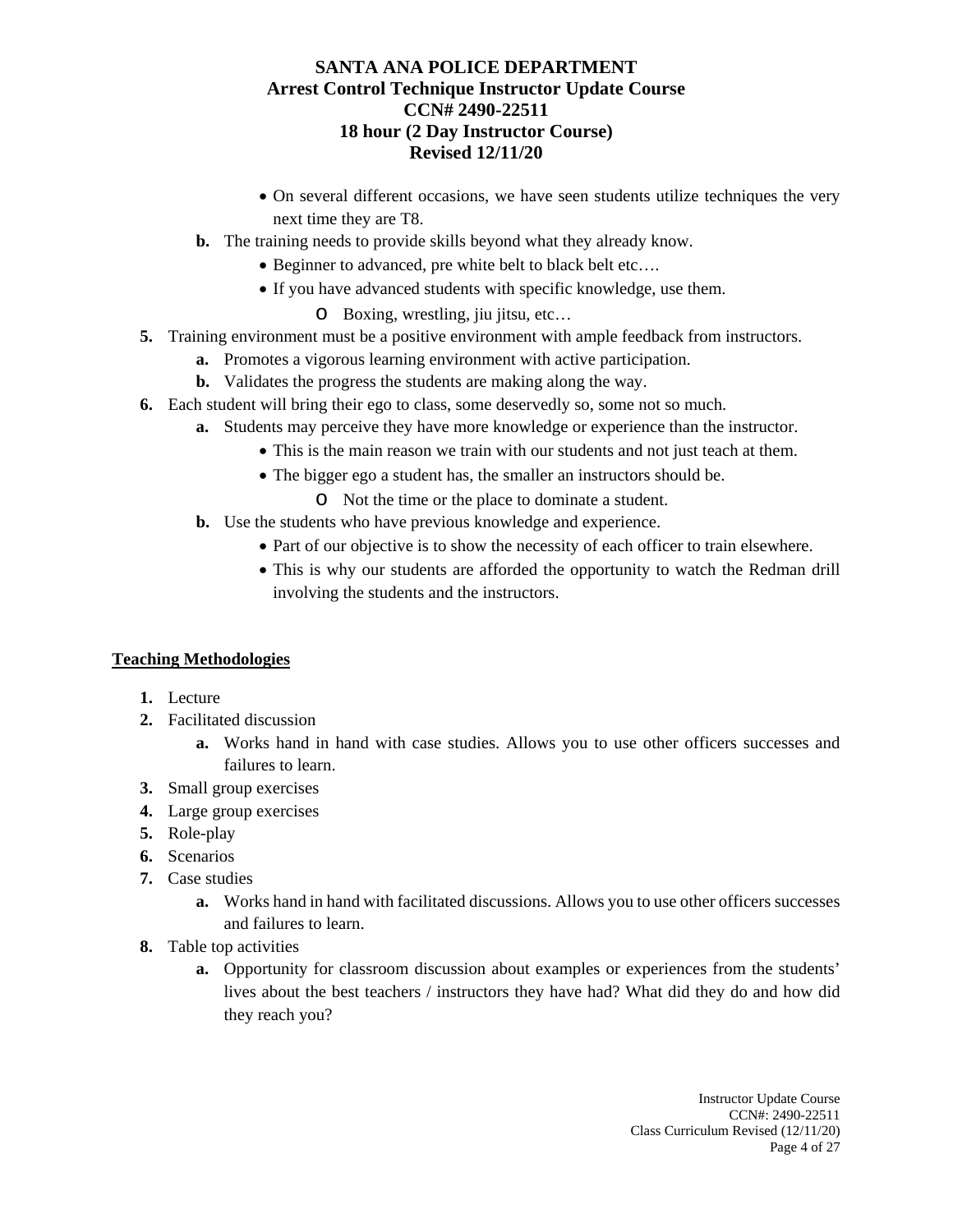#### **Student Learning Styles**

- **1.** Learning preferences will vary greatly amongst your students, it is incumbent upon the instructor to determine how to reach each student regardless of their preference.
	- **a.** Some students prefer structure and a more rigid classroom dynamic.
		- Defined instructor / student roles.
	- **b.** Others prefer flexibility.
		- More relaxed environment.
		- Similar dichotomy between rigid and militaristic FTO's and more relaxed.
		- No different than jiu jitsu schools or gyms. Do what works for you.
	- **c.** Independent learning.
	- **d.** Group learning.
	- **e.** Similar in nature to our auditory, visual, kinesthetic, and tactile learners.
		- Combination learners are also included in this group.

#### **Learning Domains**

- 1. Cognitive Learning Domain
	- **a.** Refers to intellectual activities such as thought, recall, decision making, and drawing conclusions.
		- Uses previous experiences, prior knowledge, and perceptions to give meaning to new information or to modify previous thinking.
			- o Example uses of force 15 years ago as compared to today.
- 2. Psychomotor Learning Domain
	- **a.** Learning physical skills (such as learning a technique) or tasks (such as conducting a search).
		- Often taught with the aid of a step by step methodology.
- 3. Affective Learning Domain
	- **a.** This includes the students and the instructors' attitudes, feelings, beliefs, and opinions.
		- Most important aspect is to have a trust between the instructor and student.
		- Sometimes requires a more individualized plan to reach each student rather than using a checklist.
			- o Assisted when students have open communication with the instructor about what works and what does not work.

#### **Lesson Plans**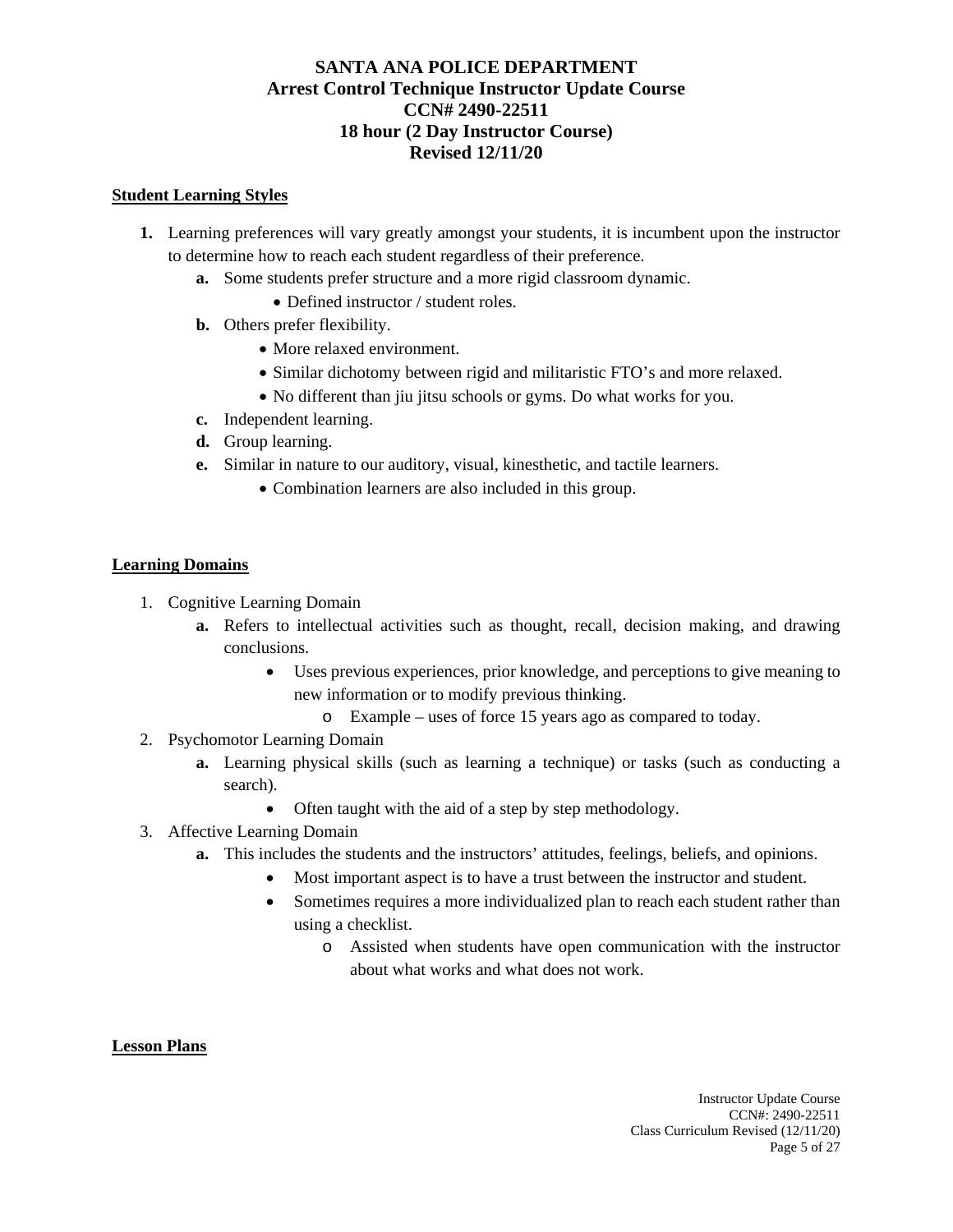- **1.** Purpose of a lesson plan?
	- **a.** Serves as a framework or guide to the instructor.
	- **b.** Provides necessary information and a reminder if needed.
		- Keeps your place.
	- **c.** Guides the pace of the course.
	- **d.** Ensures all pertinent information is disseminated to meet the goals and objectives of the class.
	- **e.** Understand there is a difference between a lesson plan and an expanded course outline.
		- Bullet point reminders vs POST requirement.
- **2.** Lesson plan components
	- **a.** Learning objectives
		- Goals of the class. The reason we are here!
	- **b.** Content
		- How we accomplish the learning objectives.
	- **c.** Instructional resources
		- What we need to teach the content and accomplish the learning objectives.
	- **d.** Time allotment and breakdown
		- Plan of attack to provide the content to accomplish the learning objectives.
		- Can be a minute by minute breakdown or a larger time frame breakdown.
- **3.** Using the lesson plan
	- **a.** Explain the objectives.
	- **b.** Explain the importance of the content and how it will accomplish the objectives.
	- **c.** Allow students to give feedback.
	- **d.** Present the content as outlined and previously explained.
	- **e.** Include selected learning methods.
	- **f.** Allow the students to practice the skills being taught to ensure competence.
		- When competence is accomplished, ensure it is documented.
	- **g.** Encourage interaction and contribution by the students.
	- **h.** Allow time for remediation.
	- **i.** Evaluate the performance of the students and the effectiveness of the instructors.
		- Allow an open forum for comments or anonymous written feedback.
		- Once students have left, discuss successes and failures amongst all instructors.
	- **j.** Make changes to lesson plan or teaching practices if needed.
		- Our classes change after every iteration. Perfection is unattainable but it doesn't mean we can't try to reach it.

## **Arrest and Control / Defensive Tactics Instructors**

**1.** Introduce the technique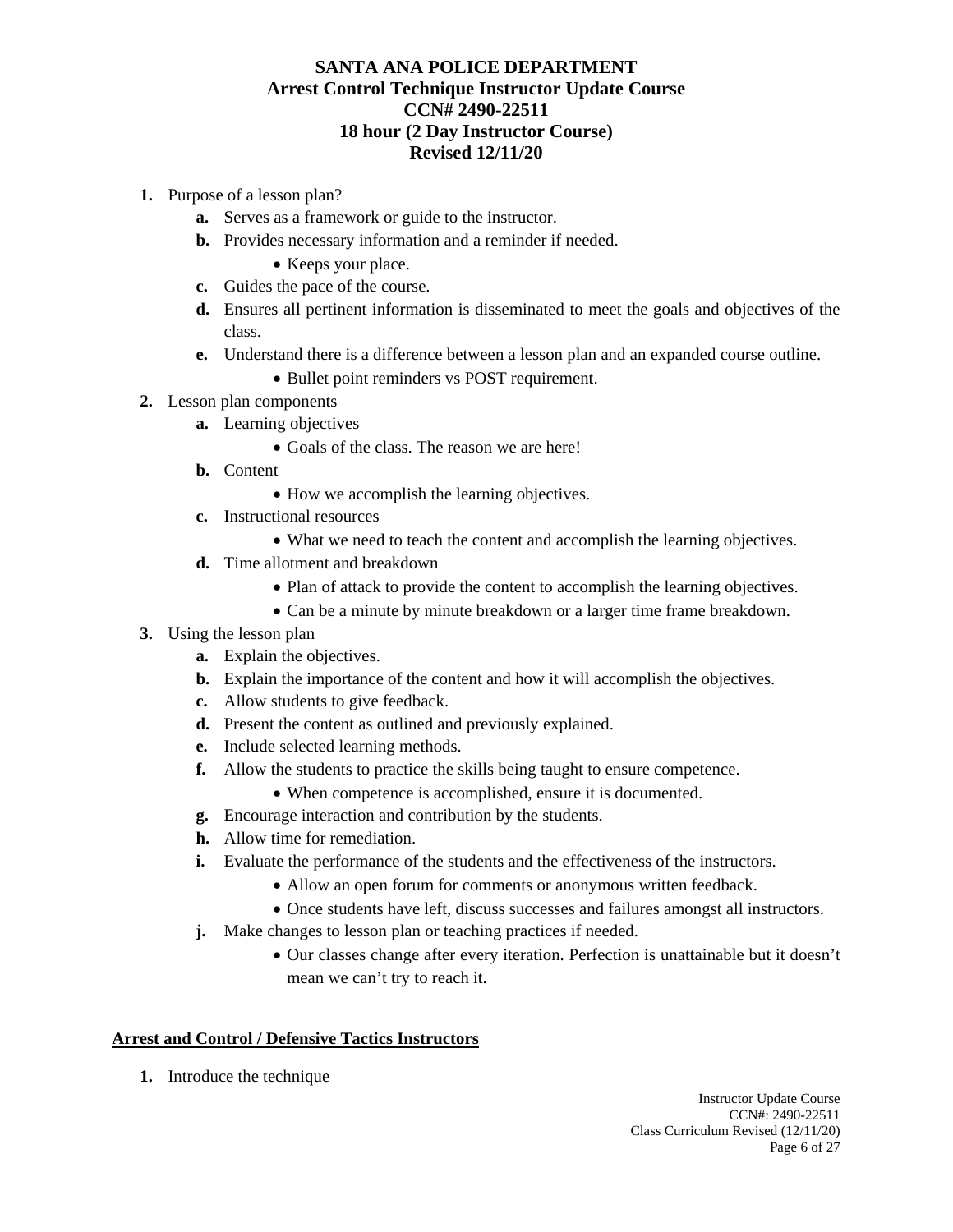- **a.** Explain how you get into the desired position in order to accomplish the technique.
- **b.** Provide any necessary background information, examples, or scenarios.
- **2.** Indicate the hazards of being unfamiliar with arrest control techniques.
	- **a.** Show them how things can go wrong.
	- **b.** Tell the students what the suspect is doing and show them why it could be a problem.
	- **c.** Provide the students an example of what the suspect may do by placing yourself in the roll of the suspect.
		- Use this as an opportunity to troubleshoot but don't get off into the weeds and provide them with too much information.
		- If you go jiu jitsu nerd, you will lose 90% of the class if not more.
	- **d.** Explain why the officer must know how to defend the attack or counter-attack.
	- **e.** In providing the technique and the possible counter, the student will have a better and more encompassing knowledge of the maneuver.
		- This will lead to more trust in the topics being taught.
- **3.** Ensure the students understand the importance of knowing the variations to each technique being taught.
	- **a.** There is no perfect technique to handle every scenario and often times, the students will have to go from one technique to the other to overcome resistance and successfully arrest the suspect.
		- These techniques like many forms of martial arts are chess, not checkers.
		- We have a saying from Disney…. "Just keep swimming."
- **4.** Technical Demonstrations
	- **a.** Determine in what manner you are going to teach and be consistent throughout your teaching.
	- **b.** Dynamic demonstration.
		- Perform the technique from start to finish.
		- Do not talk during the demonstration.
		- Should be a full speed demonstration.
	- **c.** Breakdown demonstration
		- Decipher each key point to the specific technique slowly.
		- Use multiple demonstrations.
			- o Rarely can you show too many.
		- Recommended to use a minimum of 3 breakdown demonstrations
			- o Those can be shown as a what demonstration.
			- o A what, how demonstration.
			- o A what, how, and why demonstration.
		- When in doubt don't hesitate to show another demonstration.
			- Use layering techniques so that the student retains as much information as possible.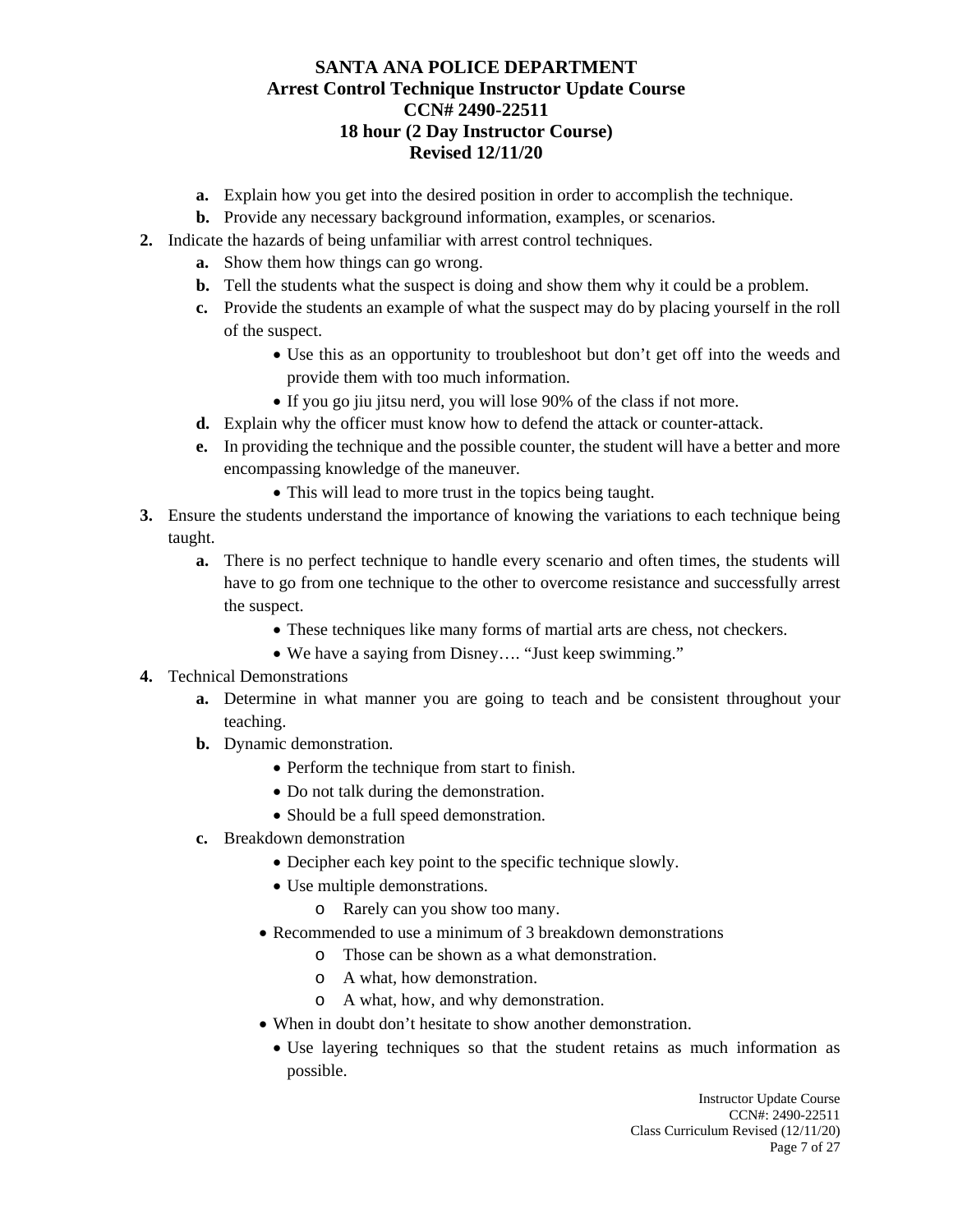- o Example of drinking from a fire hose in comparison to a water fountain.
- o Give a few brief details with each demonstration.
- **c.** Solo demonstration
	- Sometimes your fellow instructor can block the view of the students during key points in the technique.
	- Allows the students a better view.
		- o All angles will be available for the students.
		- o Personal body weapons is best taught this way.
- **d.** Suspect demonstration
	- Assume the role of the suspect and walk thru the technique slowly.
	- Point out the most common reactions a suspect will have in a given technique.
	- Many of the techniques being taught are dependent upon the reaction of the suspect.
	- It is sometimes difficult for the students to assume this role but it assists in an overall understanding of the technique.
		- o Secondarily this is an ample opportunity to point out safety considerations.
- **4.** Safety Considerations
	- **a.** Whatever was not covered during your suspect demonstration in regards to the overall safety, ensure is covered now.
	- **b.** Anything that was forgotten or overlooked needs to be covered.
	- **c.** Ensure the pace of the technique being practiced is consistent with the crawl, walk, run methodology.
		- Halt the ego's at the door.
		- Be a good partner.

#### **Class Setup Instructions and Expectations**

- **1.** Instruct class how to set up and what the expectations are before sending them to practice the techniques.
- **2.** Classroom setup options.
	- **a.** Facing the instructor or a landmark.
		- Everyone facing the same direction and follow the instructor step by step as you walk them through the technique.
		- **b.** By the numbers.
			- Designate specific numbers to each step of the designated technique.
			- As you progress thru the technique, verbally call out "1, 2, 3...etc."
	- **c.** Practice for time.
		- Instruct the students to switch amongst one another as they complete repetitions for a specific amount of time.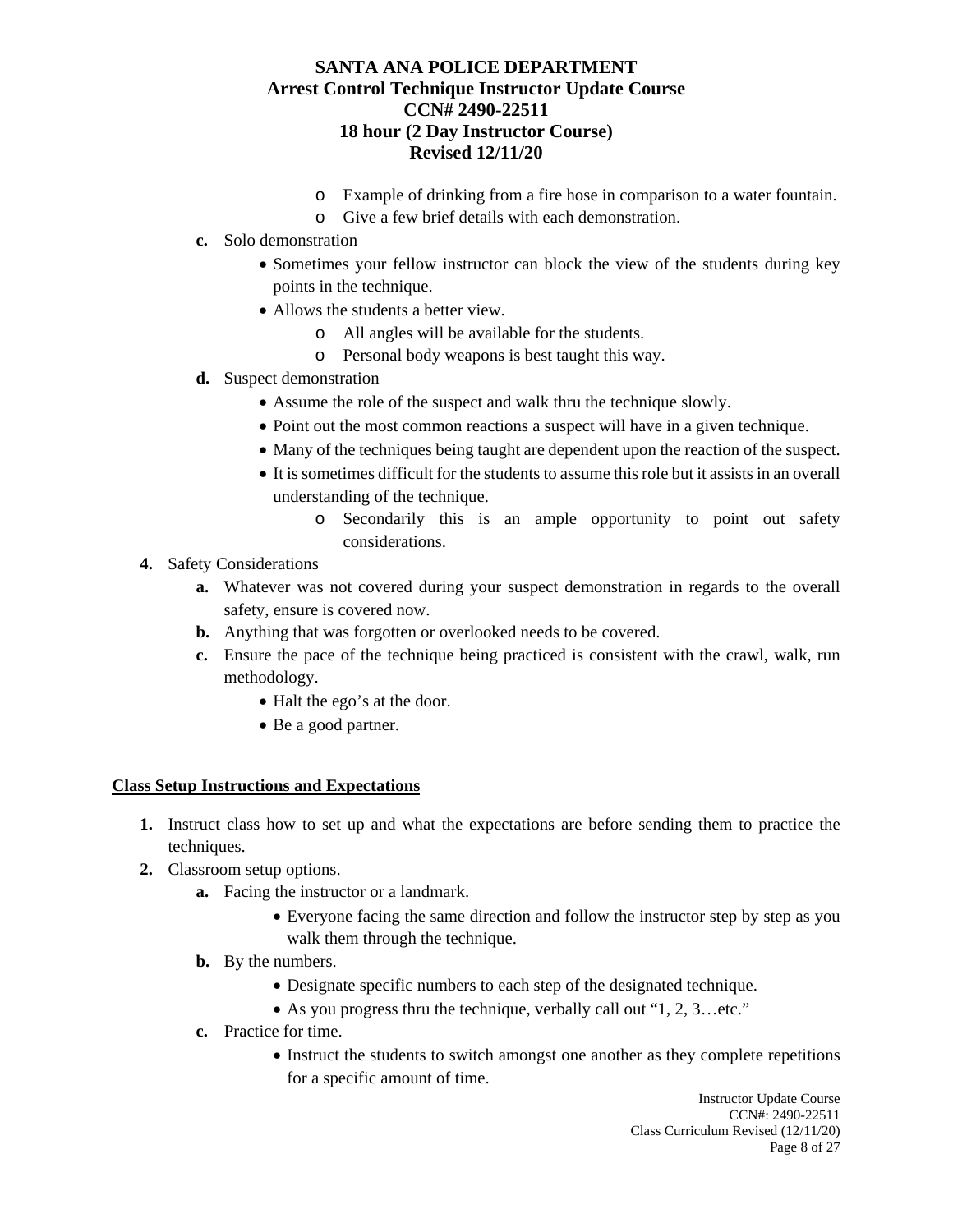- "You do a rep, then switch and your partner will do a rep. Continue to switch back and forth as you complete as many repetitions as possible in five minutes."
- **d.** Send the students out to practice.
	- Give the classroom setup instructions prior to releasing the students to complete their repetitions.
	- Monitor the students' progress and answer any questions they may have.
	- Encourage the students to form open lines of communication and ask for help if needed.
		- o Similarly, students can help one another when appropriate.

# *DAY ONE TECHNIQUES – TAKEDOWNS / TAKEDOWN DEFENSE*

After a brief stretch and introduction the first day will begin with a variety of warm-up drills. This will assist to familiarize the students with the type of training and the presentation of information they can expect for the duration of the course. Many of the techniques will be taught with the crawl, walk, run approach. Furthermore, to push the importance of the techniques, an ample amount of drilling will be worked into each and every aspect of the teaching curriculum.

# *WARM-UP*

Each student will participate in a warm – up and stretch with the instructors leading the class. The warm – up and stretch will consist of a full body exercise to ensure each student is prepared for rigorous physical exercise. Students will be afforded the opportunity to stretch on their own for several minutes after the instructor led stretch.

- 
- 
- 
- **4.** Hips / Hip flexors 4. P. E. P.
- **5.** Legs / Ankles

## **Warm-up and Stretching Speaking Points during Stretch**

- **1.** Neck **1**. PC 835 (a)
- **2.** Shoulders / Arms **2**. Graham vs. Connor
- **3.** Core **3**. Agency Policy
	-

Instructor Update Course CCN#: 2490-22511 Class Curriculum Revised (12/11/20) Page 9 of 27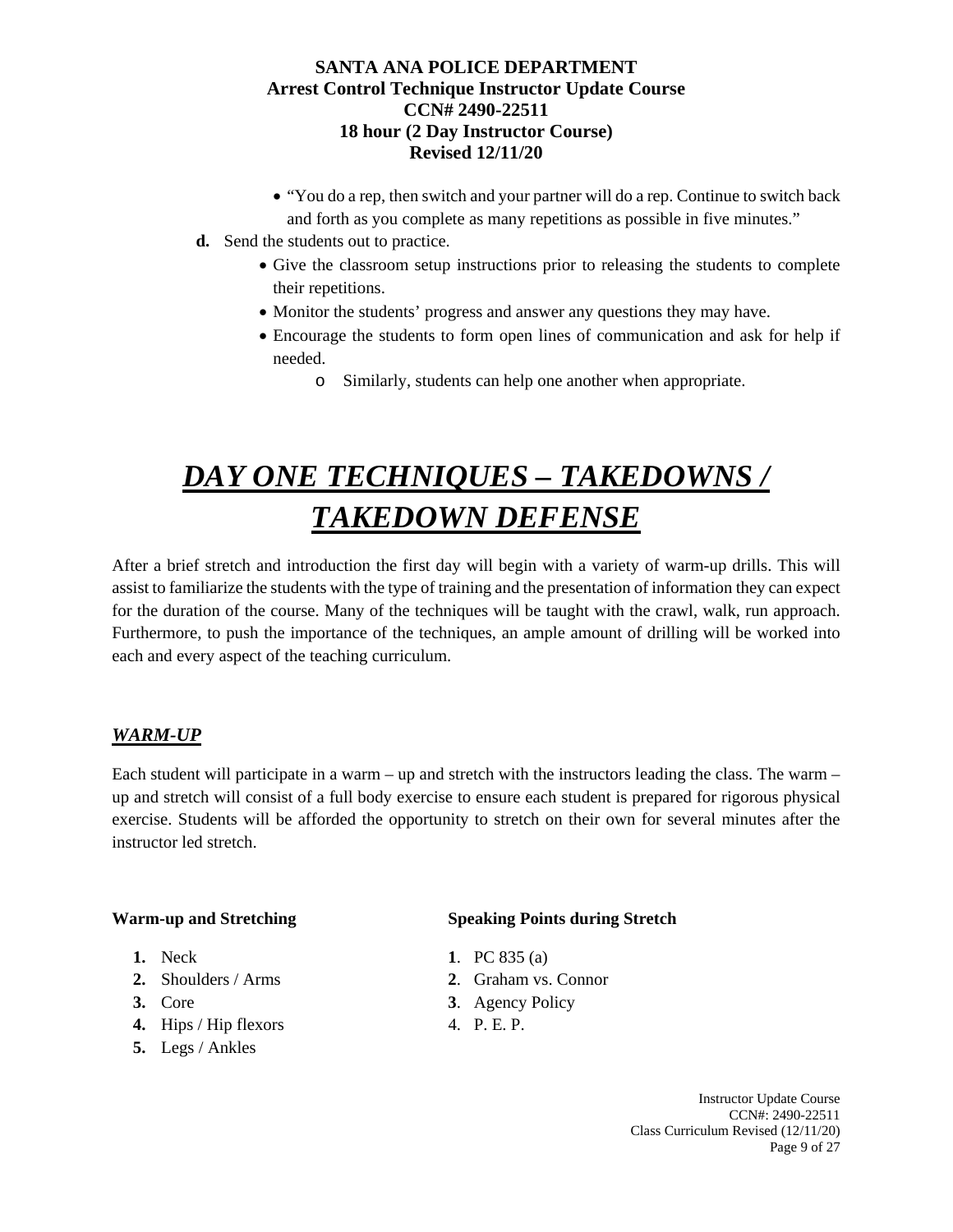## *WARM-UP DRILL*

Break falls and Technical Stand-up drill to follow stretching to ensure each student is ready to participate in an active classroom environment.

# *HANDCUFFING*

While the focus of this class is to ensure the suspect is controlled, what are we controlling the suspect for? To effect an arrest and place them in handcuffs. Therefore, a large emphasis of the instruction will be centered around the controlling force implemented to successfully place the suspect in handcuffs. Our primary handcuffing position will be a prone handcuffing position. For the most part, this is where most of our use of force incident take place or end up so we need to be experts at handcuffing from a grounded or prone position. The other positions we will be teaching handcuffing from will be necessary at times to ensure we can eventually get the suspect into custody in a prone position. Remember, there is a difference between prone and supine.

- **1.** Prone handcuffing positon
	- **a.** Suspect on his stomach.
	- **b.** Both hands secured in handcuffs behind their back.
	- **c.** No added weight or pressure on suspect's spine or neck.

Another point to emphasize which has come to light on various occasions in the field is the numerous different roles an officer may be put into during a use of force. For example, upon an officers arrival on scene, the use of force may have already occurred and the only thing remaining to do is to effect the arrest. In this case, it is incumbent upon that later arriving officer to understand his role would be to assist in handcuffing, not to continue using force. When officers understand their role and embrace them, success is more readily obtained.

# *FROM THE FEET*

#### **Understanding Basics**

- **1.** 60/40 stance
- **2.** Footwork angle off, quarter turn,
	- **a.** Power comes from the hips and core.

Instructor Update Course CCN#: 2490-22511 Class Curriculum Revised (12/11/20) Page 10 of 27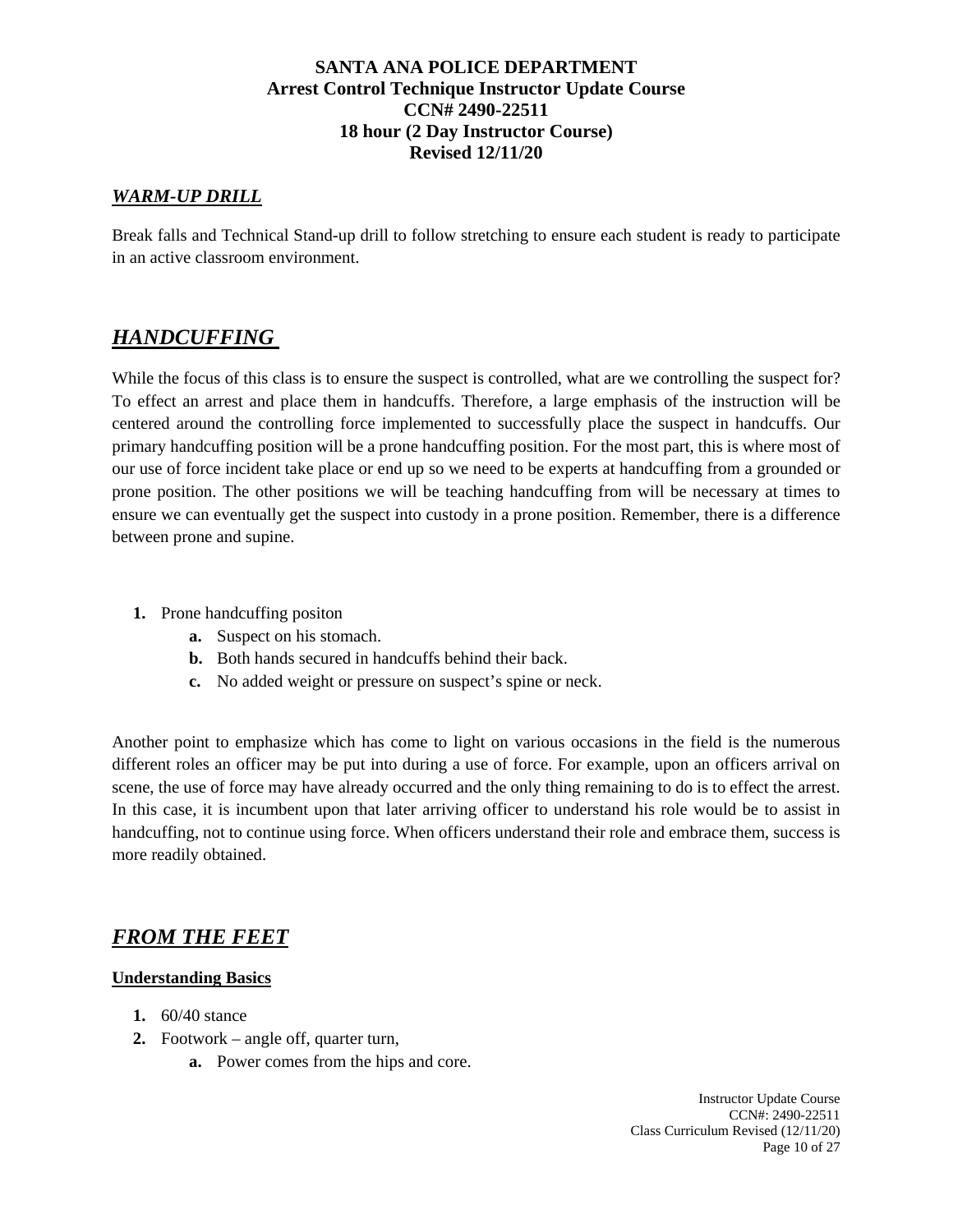#### **Takedowns from the Front**

All of the takedowns will be implemented from a two on one grip. This is a common starting position for many police officers as it transitions smoothly into a handcuffing position. However, for the sake of the course, the officer will be faced with resistance once they make the two on one grip connection. Each takedown technique will afford the officer the opportunity to make adjustments and pick the proper technique for the resistance they encounter.

**Recognition** – Understanding when the most opportunistic and available time presents itself for the best chance of success.

**Timing** – Manipulating footwork and body position to ensure proper shot choice and technique.

**Distance Control –** What is the proper distance and subsequent takedown selection?

#### **1. Arm Drag to Front Trip**

- **a.** From a two on one grip, manipulate hand grip to properly obtain arm drag position.
- **b.** Ensure firm grasp on wrist of opponent. Either hand can be used dependent on which foot the student has forward.
- **c.** With opposite hand that is controlling wrist, reach up and take firm hold of inner arm of suspect. The grip needs to be above the elbow and below the shoulder / under arm of the suspect.
- **d.** Use the momentum from this grip to pull suspect across your body not forward. The hand with the wrist grip will re-direct the wrist as you step with shuffle step into the suspect.
- **e.** Simultaneous to this pull, a front trip with the same foot as the pulling arm should be initiated.
- **f.** Continue to use opposing forces (pull of arm and push of foot) to force suspect to ground.
- **g.** Determine how suspect has landed and initiate controlling force from there.

## **2. Suck Up Takedown**

- **a.** From a two on one grip, if resistance is felt release the grip.
- **b.** Use your dominant leg to initiate a step in between but not past the feet of the suspect.
- **c.** Duck your head so it is protected from a strike with the same side shoulder as the leg you just used to step towards suspect.
- **d.** Obtain a gable grip around the back of the suspect.
	- Does not matter if arms of suspect are pinned or grip is underneath the arms.
- **e.** Suck in with gable grip and provide forward pressure with the shoulder.
	- Pull in so as to make the upper body of the suspect lean over the hips of the suspect.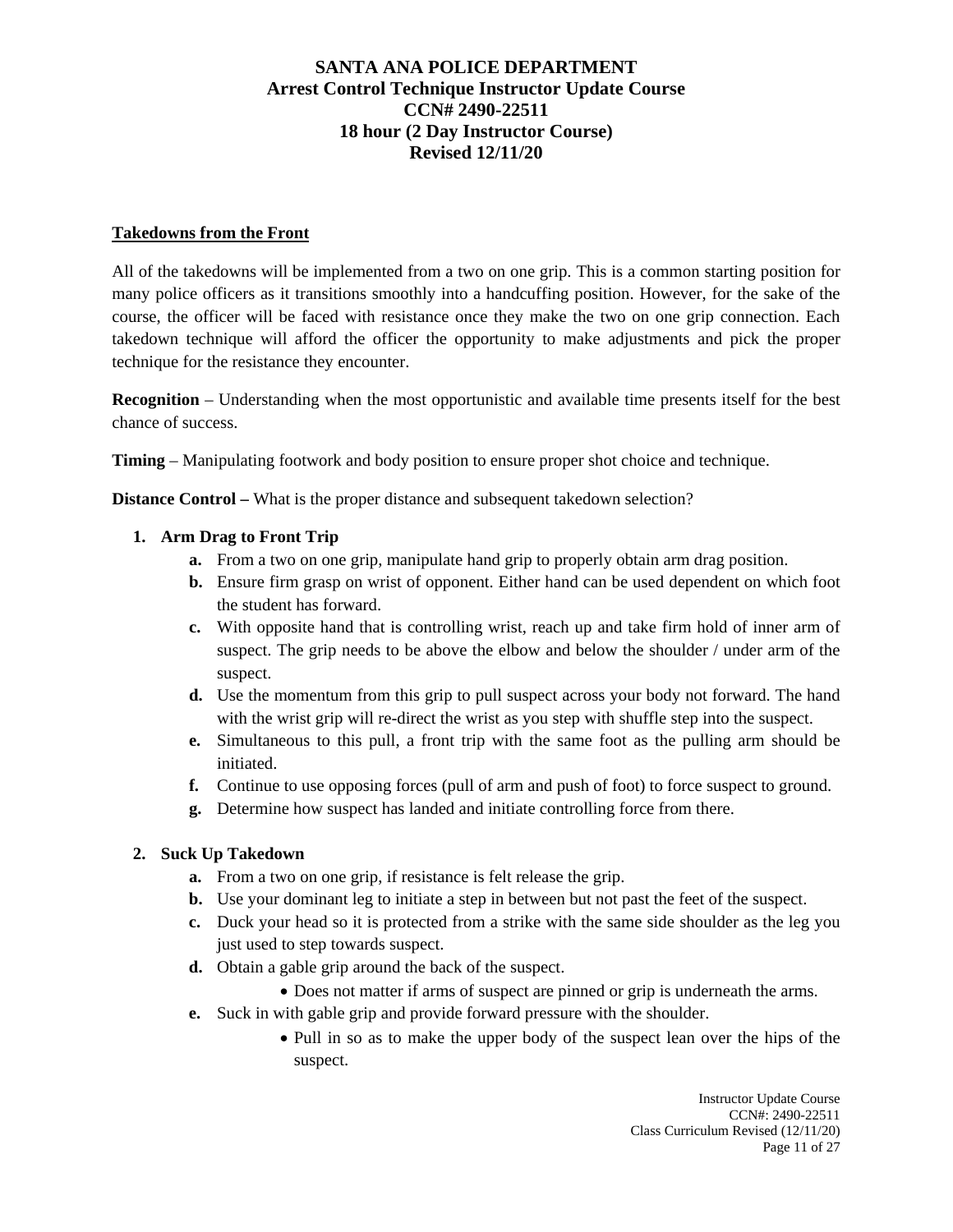- **f.** Drive forward to accomplish takedown or take support side foot (driving) foot and wrap around outside leg of suspect near the ankle/calf area.
- **g.** As suspect is being taken backwards, step around legs of suspect which will result in a mounted position being obtained by the officer.

# **3. Head Snap Takedown**

- **a.** From a two on one grip, if resistance is felt release the grip.
- **b.** Re-grip with dominant hand in a gooseneck fashion around the back of the suspect's neck. • Ensure the elbow of the arm around the back of the neck is initiating a pulling
	- pressure towards the ground.
- **c.** Tri-pod out with both legs as your support side hand grips on neck as well.
- **d.** Continue pulling pressure on the back of the suspect's neck as you drive them towards the ground.
- **e.** When employing this technique the officer shall ensure no pressure is applied to either side of the neck.

#### **Takedowns from the Rear**

**Recognition** – Understanding how to get to the rear in order to obtain successful positioning to implement the takedown.

**Timing** – Hand fighting to manipulate the suspect's movement to ensure proper body positioning around the back.

**Distance Control –** What is the proper distance and weight distribution needed to use technique rather than strength?

## **4. Front Arm Drag to the Rear – Leg Ride**

- **a.** Ensure firm grasp on wrist of opponent. Either hand can be used dependent on which foot the student has forward.
- **b.** With opposite hand that is controlling wrist, reach up and take firm hold of inner arm of suspect. The grip needs to be above the elbow.
- **c.** Use the momentum from this grip to pull suspect across your body not forward. The hand with the wrist grip will re-direct the wrist as you pull yourself around the suspect's hips.
- **d.** Ensure a firm grasp around the suspect's waist is accomplished.
- **e.** You should be perpendicular to the suspect, in a T position as it pertains to their body.
- **f.** Ensuring a firm grip around the waist of the suspect, pinch their leg together between your own.
- **g.** Pull forward slightly as you sag your body weight into the suspect.
- **h.** This will effect a takedown, placing you in a side control position.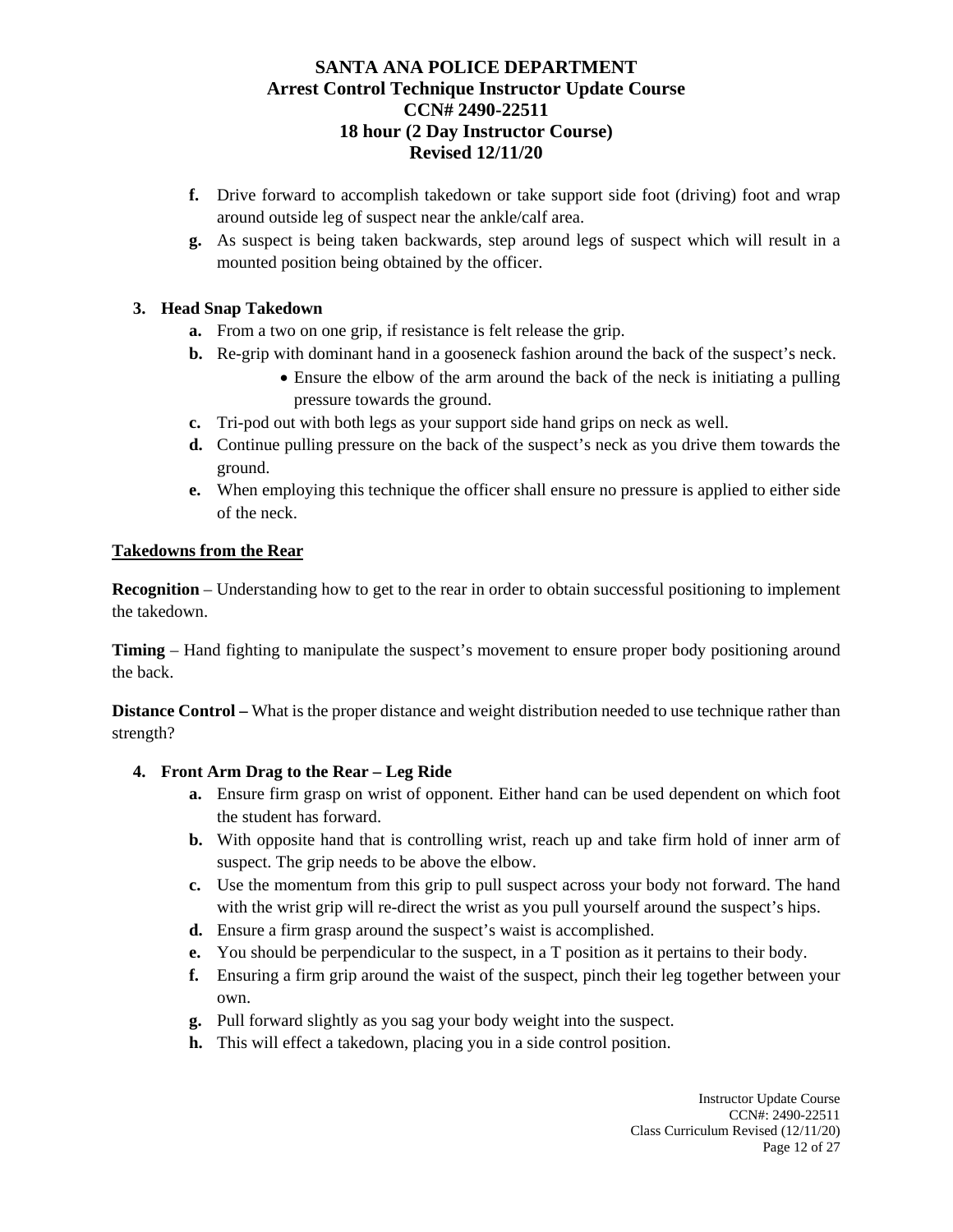## **5. Front Arm Drag to the Rear – Hip Break**

- **a.** Ensure firm grasp on wrist of opponent. Either hand can be used dependent on which foot the student has forward.
- **b.** With opposite hand that is controlling wrist, reach up and take firm hold of inner arm of suspect. The grip needs to be above the elbow.
- **c.** Use the momentum from this grip to pull suspect across your body not forward. The hand with the wrist grip will re-direct the wrist as you pull yourself around the suspect's hips.
- **d.** Ensure a firm grasp around the suspect's waist is initiated. This grasp needs to be near the belly button, if not, slightly below.
- **e.** If the grip is in the middle of the suspect's center line, this will need to be switched.
- **f.** Change the grip so it is on the hip of the suspect. Either hip is fine but the grip needs to be a gable type grip.
	- Wrist to wrist grip variation.
- **g.** The hand across the waist (parallel to the ground) will need to be palm down
- **h.** The other hand will also be parallel to the ground but palm up.
- **i.** A fulcrum will be formed with the arms and forceful downward pressure will be placed onto the hip by the arm with the palm facing up.
- **j.** This force will displace the hip, causing the hip with the force being applied to be lower than the opposite hip.
- **k.** This lack of structural integrity is what we are looking for.
- **l.** By making a wide C-step backwards with the same foot as the palm facing up and driving the suspect to the ground, a takedown will be initiated.
- **m.** More likely than not, this will allow the officer to end up in a side control position where controlling force can be initiated from here.
- **n.** My have to clear your head from the suspect's head locked grip. This can be done by using your hands to push up at the chin of the suspect.

#### **Takedown Defense**

Footwork will be emphasized to ensure its importance as the first level of defense. It will be imperative for the students to understand they cannot cross their feet for any reason. This will allow them to maintain their wrestling or fighting stance and keep them in the proper position to hand fight. The first line of defense is their hands and forearms, followed by their head, and lastly their hips.

**(Drill) – Variation of spin drill where one partner is in turtle position and the other partner is chest to back of turtled partner and spins in one direction while applying downward pressure on the back of the turtled opponent. Whistle blows and the direction of the circling partner changes. One partner in turtle other block arm to Saturday night ride drill.**

> Instructor Update Course CCN#: 2490-22511 Class Curriculum Revised (12/11/20) Page 13 of 27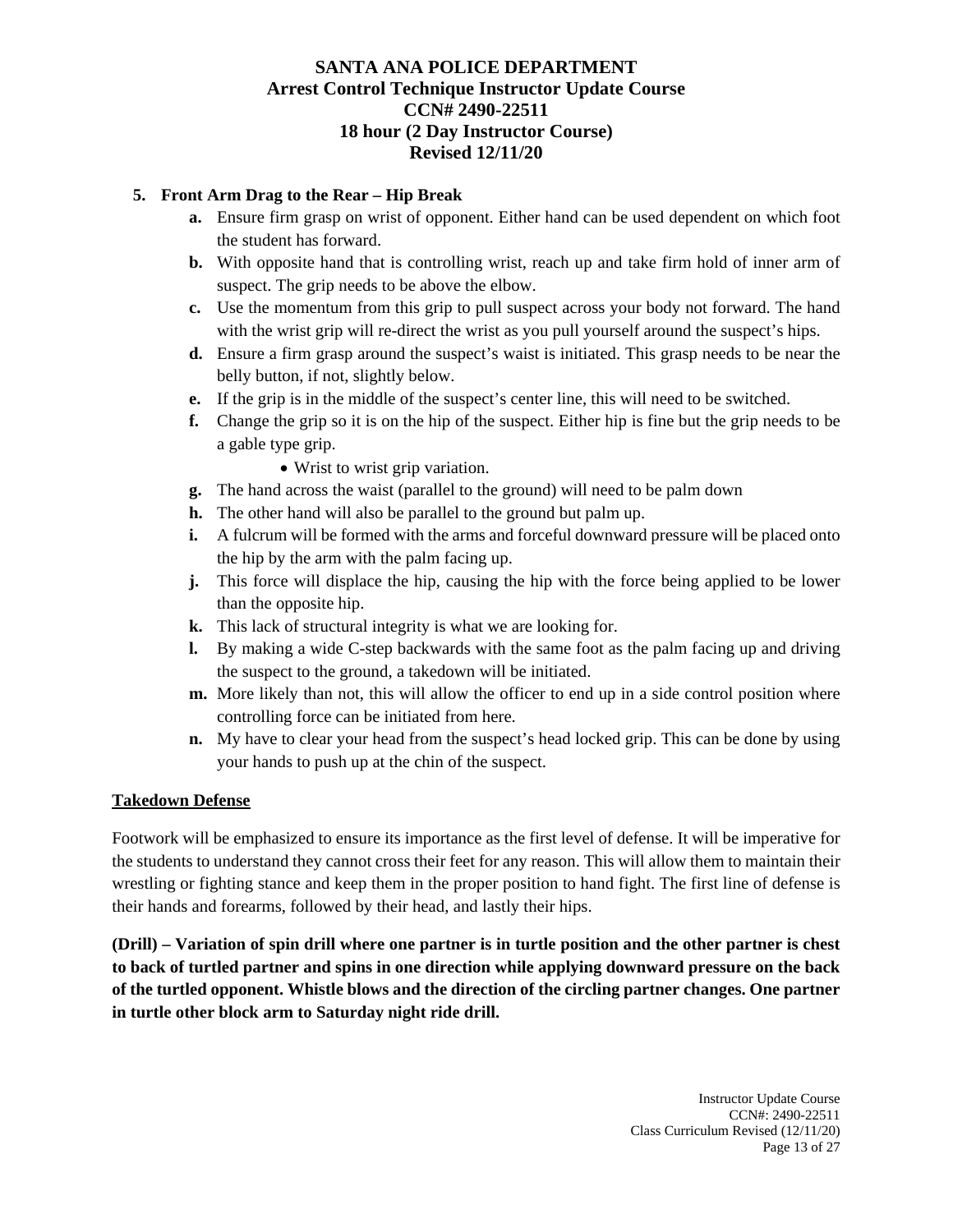#### **1. Sprawl**

- **a.** One hip to ground, not both
- **b.** Drive the nail into the ground (Hip/Nail Example)
- **c.** Arm block
- **d.** Constant downward pressure
- **e.** Opposite hip sprawl
- **f.** Circle to back

#### **2. Sprawl from back against wall**

- **a.** Over hook Bicep of arm of suspect which is opposite of the head with one hand.
- **b.** With other hand push hard on head of opponent.
- **c.** Fulcrum and drive up and across with arm under chin applying upward pressure.
- **d.** Once separation is achieved, utilize your hips and head snap to drive the head into the ground.
- **e.** Outside step and sprawl at angle away from leg being attacked.
- **f.** Either disengage or circle around back.

#### **3. Attack from rear / bear hug – arms free**

- **a.** Attack the grip of the suspect while giving a slight lean back into the suspect while walking your right side foot out.
- **b.** Continue to walk your right foot out while pushing the suspects hands down towards the ground.
- **c.** Arching your back may assist in the break of this hold, "angry kitty."
- **d.** Once grip is broken keep hold of the suspect's right hand by grasping it at the wrist.
- **e.** With your right hand holding tight to the suspect's hand place it near you back pocket.
- **f.** While this is happening, life your left arm up towards the sky.
- **g.** With the left arm in a sweeping fashion, bring your rear elbow towards the suspect's chest and obtain an under hook on the suspect's right arm.
- **h.** The elbow does not need to make contact with the suspect as a strike would but it can.
- **i.** As you are obtaining the under hook, you can push away and gain distance or stay tight and you are in position to shoot a single leg.

#### **4. Attack from front / attempted tackle – arms free**

- **a.** Widen your base by stepping backwards slightly with both feet while simultaneously pushing suspect's hips away from you.
	- This will require you to go over or outside of the arms to block at the hips.
	- If you are late in doing so and the suspect begins to elevate you off of the ground snake your foot in between his and block at the calf. This will prevent a throw.
- **b.** In doing this, the suspect will not be able to get his hips underneath him to lift you.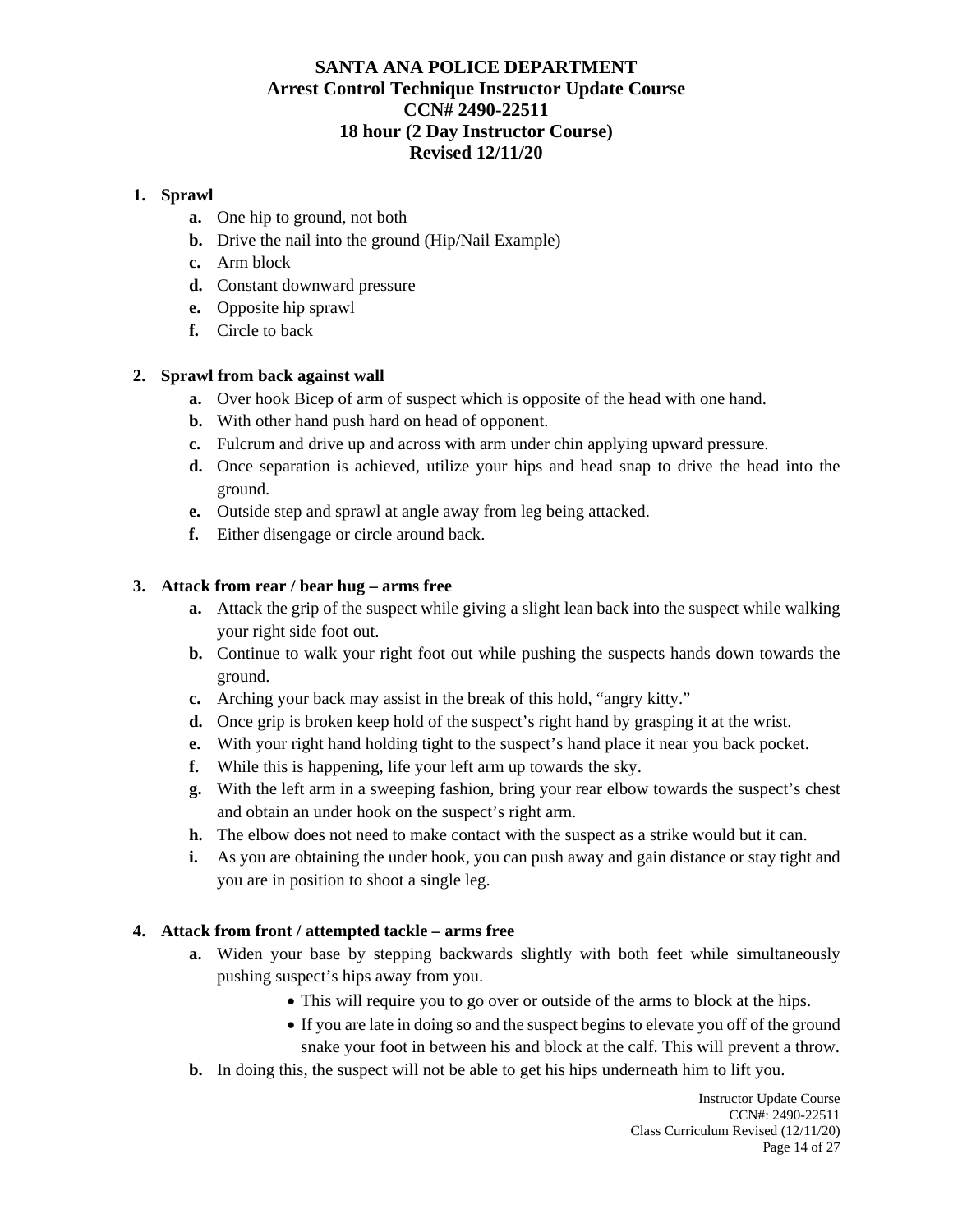- **c.** With one of your arms, circle it in between your upper body and the suspect's arms.
- **d.** Push the gripped arm of the suspect up so you can circle around their back.
- **e.** If possible when you re-grip around the suspect, trap his opposite side arm from which you escaped from.

#### **5. Front headlock – punches thrown**

- **a.** Widen you base and grip the arm which is encircling your head.
- **b.** Grip at the wrist of the suspect pulling downward while burying your head into the suspect's stomach.
- **c.** Opposite side hand should be wrapped around suspect's back and controlling his hip.
- **d.** If a punch is thrown, thrust your hips forward and reach toward the punching hand of the suspect. Aim for the bend of the elbow.
- **e.** With foot closest to midline of suspect take step in so you are cutting their body in half while pushing your chest out and looking upwards as if completing a squat.
- **f.** With arm controlling the wrist of the suspect which was wrapped in the headlock hold bend underneath and come out behind suspect with arm of suspect in a handcuffing position.

#### **6. Front headlock – no punches thrown, control only.**

- **a.** Widen you base and grip the arm which is encircling your head.
- **b.** Grip at the wrist of the suspect pulling downward while burying your head into the suspect's stomach.
- **c.** Opposite side hand should be wrapped around suspect's back and controlling his hip.
- **d.** If no punches are being thrown this is more than likely a posturing type attempt to show dominance but the situation can change rapidly and this is not the place to be.
- **e.** Let go of hand around your neck and quickly use your outside hand to swim your arm inside the outside leg of the suspect, gripping just above the knee.
- **f.** With hand gripped at waist pull backward, pulling the suspect farther off base.
- **g.** From you wide base position, with the leg nearest to the hand gripping the hip of the suspect, take a large C-step backwards (or several shorter steps) as you pull at the waist of the suspect.
- **h.** This will pull the suspect off base and they will have nothing to post to keep them from being pulled to the ground.

Instructor Update Course CCN#: 2490-22511 Class Curriculum Revised (12/11/20) Page 15 of 27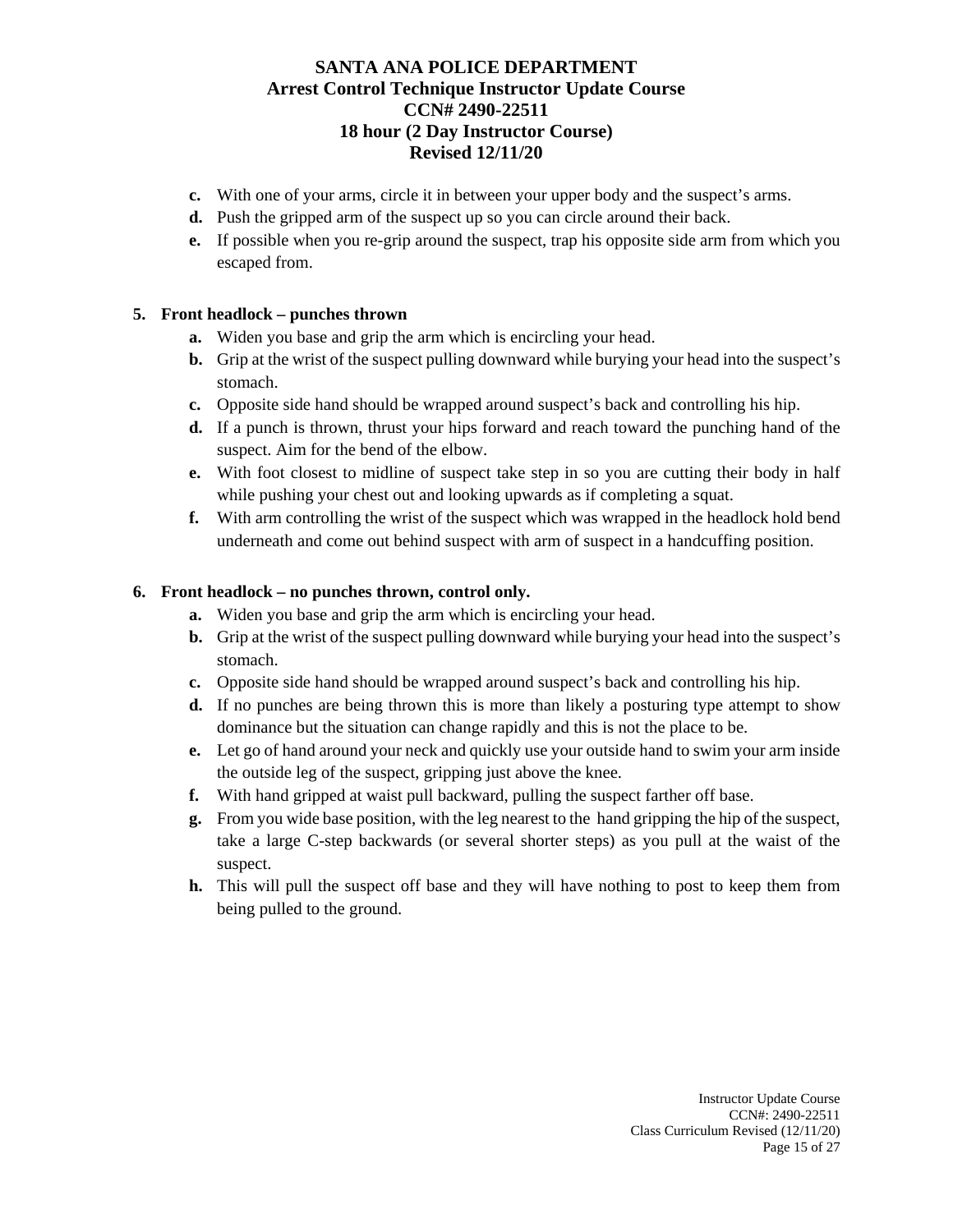# *DAY TWO – CONTROLLING FORCE (TOP POSITION) AND ESCAPING (BOTTOM POSITION)*

# *WARM-UP*

Each student will participate in a warm – up and stretch with the instructors leading the class. The warm – up and stretch will consist of a full body exercise to ensure each student is prepared for rigorous physical exercise. Students will be afforded the opportunity to stretch on their own for several minutes after the instructor led stretch.

#### **Warm-up and Stretching Speaking Points during Stretch**

- 
- **2.** Shoulders / Arms **2**. Graham vs. Connor
- 
- **4.** Hips / Hip flexors **4**. P. E. P.
- **5.** Legs / Ankles

# *WARM-UP DRILL*

# *POSITIONING BREAKDOWN*

- **1. Guard** 
	- **a.** Open
	- **b.** Closed
- Both top and bottom position will be explained.
- **2. Side Control**
	- **a.** Low
	- **b.** High
- Both top and bottom position will be explained.

## **3. North/South Position**

- **4. Mount**
	- **a.** Low
- Feet in the pocket
- **b.** High
- Head capped and arms controlled overhead.

#### Instructor Update Course CCN#: 2490-22511 Class Curriculum Revised (12/11/20) Page 16 of 27

- **1.** Neck **1**. PC 835 (a)
	-
- **3.** Core **3**. Agency Policy
	-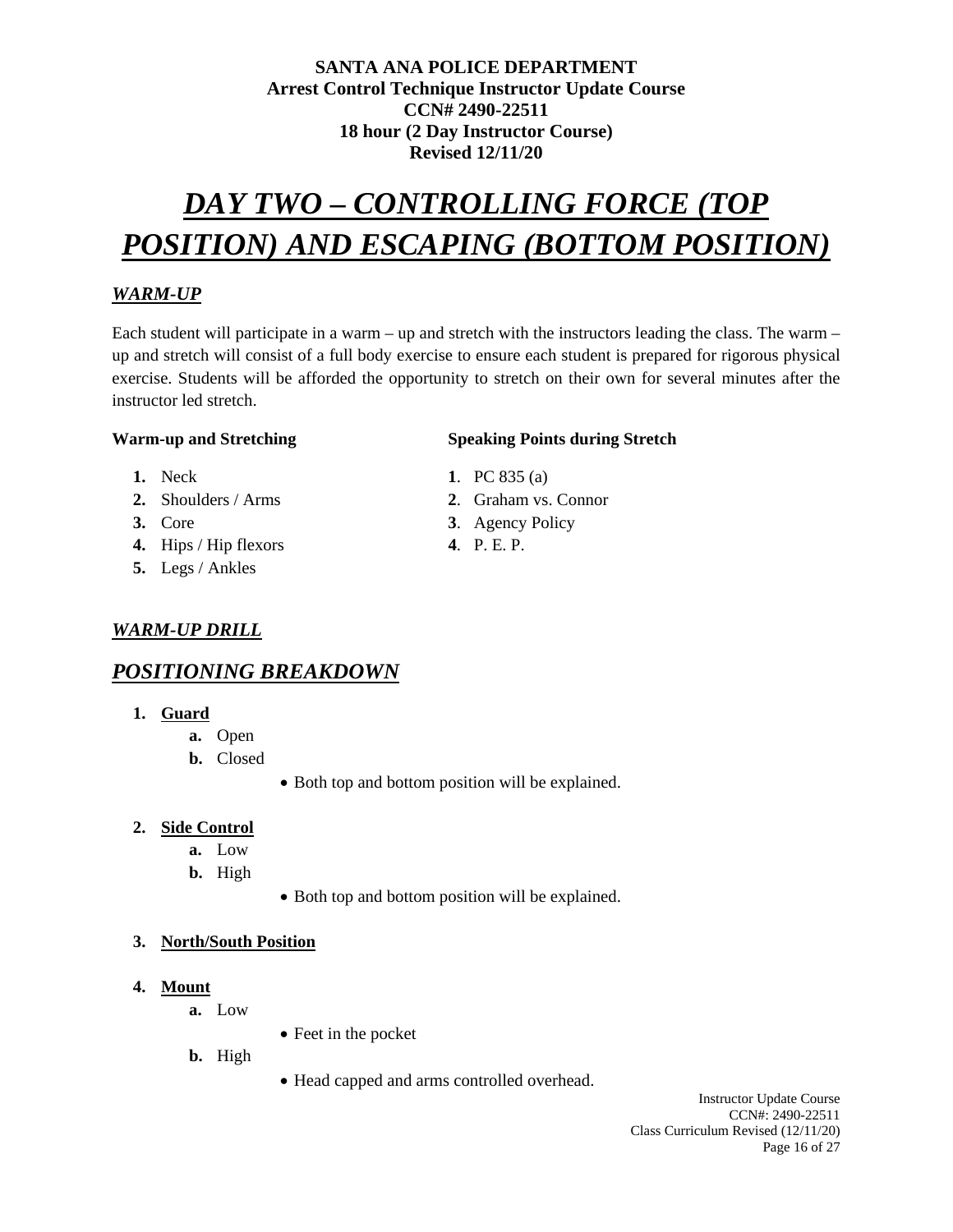• Both top and bottom position will be explained.

#### **5. Knee on Belly**

- **a.** Top
- Placement of knee and angle of knee can be changed to apply pressure in different locations. The head of the suspect can also be pulled up to apply a greater amount of pressure.
- **b.** Bottom
- Both top and bottom position will be explained.

#### **6. Taking the Back**

- **a.** Hooks in.
- **b.** Hooks out.
- **c.** One hook in.

Dependent on whether you are on top or bottom position your goals will be different. For the goal of this course, if you are on a top or more dominant position your goal will be to maintain control. If you are on bottom the goal will be to escape and go to a different option. This top position is paramount because it provides law enforcement the ability to accomplish the task of effecting an arrest, preventing an escape, or overcoming resistance. By imposing your will and knowledge to secure control of the suspect, the need to throw ineffective strikes will be null and void. Furthermore, it will be easy to show everyone involved in the situation from the suspect, to the witnesses, to the public at large we can handle ourselves professionally even in the most trying of times.

# *ON THE GROUND (SUSPECT SUPINE)*

The most common landing spot once the takedown has been accomplished, if effected by the officer is guard or side control. For the purposes of this class, we will break side control into two different positions, low side control and high side control.

## **1. Low Side Control**

- **a.** Vise the hips ensuring control.
- **b.** Block with knee and arm post to form vise.
- **c.** Opposite hand control head.
	- Misalignment of the spine
- **d.** Slowly climb up the body while maintain cross tension and applying consistent pressure.

#### **2. High Side Control**

- **a.** Continue to vise hips but instead of using posted arm, use flat arm at hip, vising with knee.
- **b.** With other knee work to lift arm of suspect which is closest to your body.
- **c.** Cross tension will be applied by walking hand under head of suspect.

Instructor Update Course CCN#: 2490-22511 Class Curriculum Revised (12/11/20) Page 17 of 27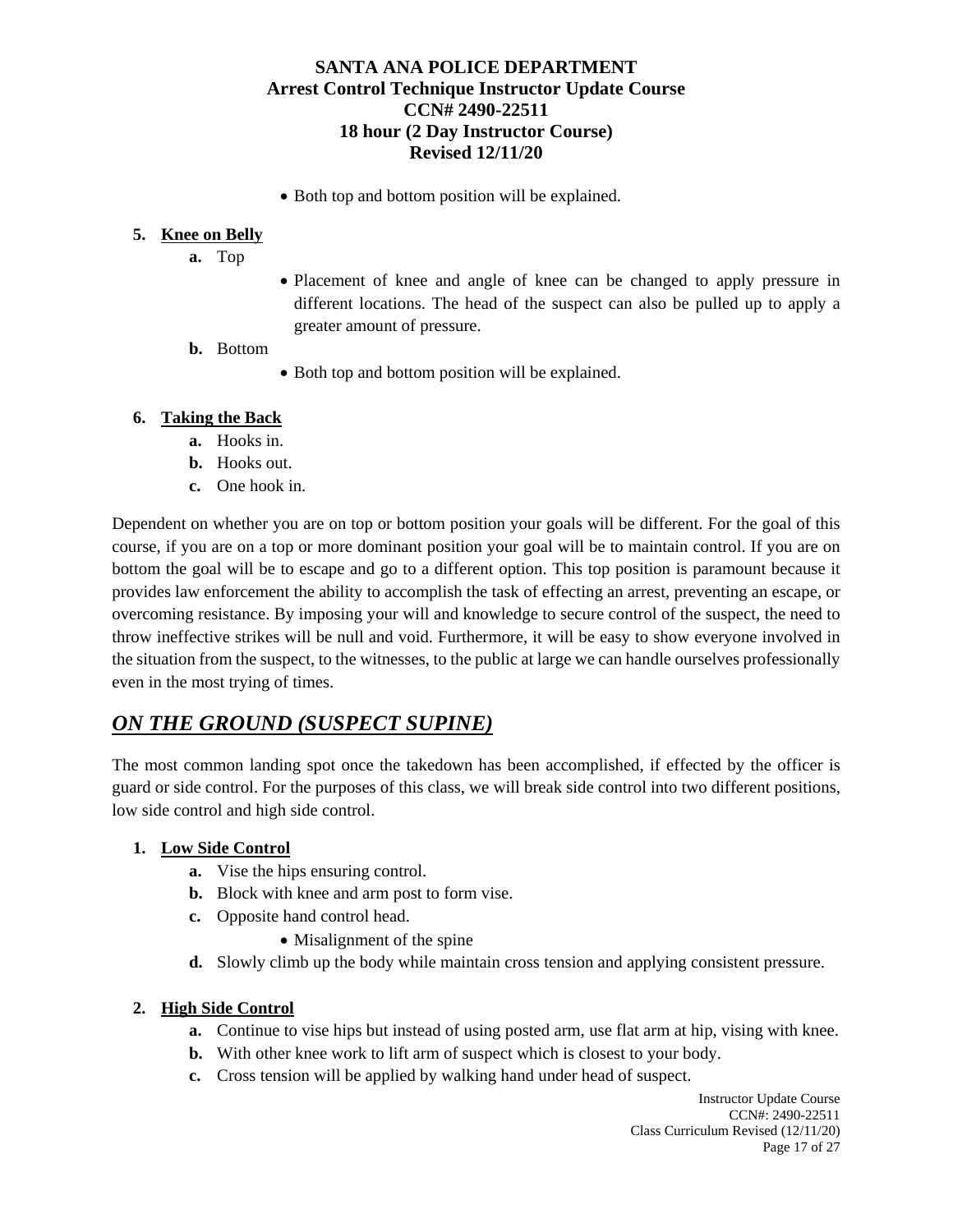**d.** Shoulder pressure must be utilized.

#### **3. Knee on Belly**

- **a.** Specifically useful if you cannot get under the arm which is framing at the hip.
- **b.** While maintaining shoulder pressure knee nearest to hip moves from ground to across midline of suspect.
	- Imperative the instep of the foot attached to knee across belly is flush with hip.
- **c.** With opposite foot use as outrigger applying sprawl pressure.
- **d.** Same side hand as knee can provide additional tension on the back of the suspect's neck pulling towards feet of suspect.
- **e.** Outrigger foot can be used to apply additional pressure on suspect.
	- Back and forth pressure can be utilized to roll with suspects movements.

## **4. Low Mount**

- **a.** While maintaining shoulder pressure clasp hands under arm and head of suspect.
- **b.** Utilize this tension to slide leg across stomach of suspect.
- **c.** Steamroll suspects legs down and take mounted position.
- **d.** Place your feet in the pockets of the suspect.
- **e.** Continue with shoulder pressure.
- **f.** If suspect does not provide much of a struggle, this position can be dominated for an extended period of time.

#### **5. High Mount**

- **a.** From a low mount position, use your hands to cap the head.
- **b.** Pull your body up, with your knees under the suspect's armpits.
- **c.** The higher you can elevate the level of the arms the more difficult it will be for the suspect to escape.

#### **Kimura / Americana**

For the ease of explanation and demonstration we are going to assume we are on the right side of the suspects body, chest to chest.

- **a.** Most important point of emphasis is to keep body pressure on the suspect.
	- Do not give up position / pressure to attempt joint manipulation to facilitate handcuffing.
- **b.** From the high side control position, release shoulder pressure and place elbow on opposite side of head, elbow along the side of the suspects face.
- **c.** Elbow strikes can be thrown from this position but body pressure must remain.
- **d.** Locate left arm of suspect and isolate it.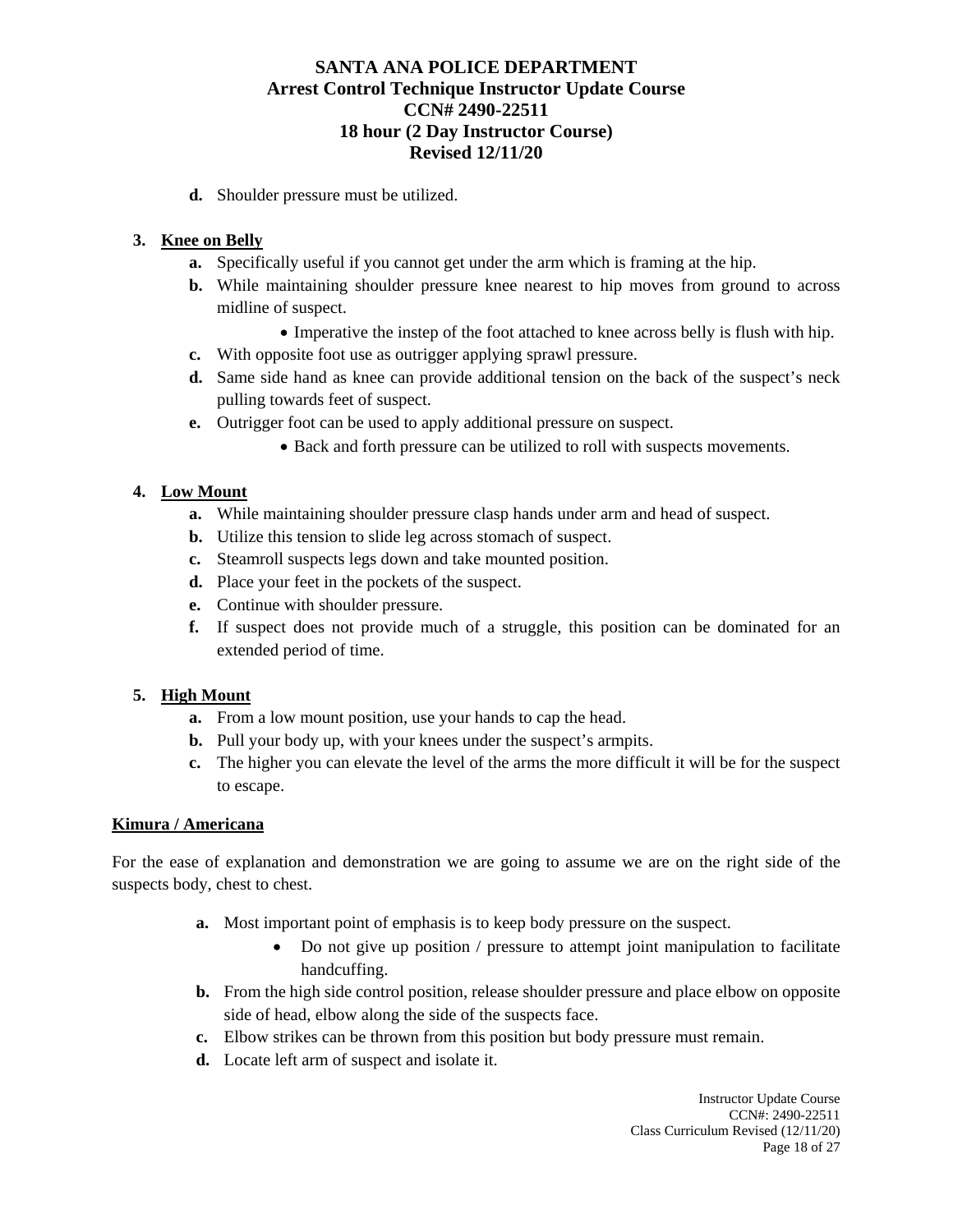- **e.** This can be done in any number of ways; we will show common responses by the suspect and how to overcome them.
- **f.** Obtain a gable grip with your hands right arm up.
- **g.** Locate the pressure point on the left arm of suspect. Typically located just above the elbow but below the triceps.
- **h.** With a pulling motion, your right arm under the pressure point of the suspect's left arm pull into your chest.
	- If done properly, this will typically force the suspect to make a decision. Move their arm up to relieve the pressure, move it down to relieve the pressure, or extend it to relieve the pressure.
	- Understand this is a pain compliance technique but if the suspect is under the influence, they may not feel pain. We recommend you hold this position until assistance arrives and handcuffing can be facilitated or you adjust to a more dominant position.
- **i.** If suspect maneuvers his arm up, transition to an Americana.
	- Your left arm to the wrist of suspect, your right arm to your own wrist. Pull down and lift up.
- **j.** If suspect maneuvers his arm down, transition to a Kimura.
	- Your right arm to the wrist of suspect, your left arm to your own wrist. Pull up and lift up.
- **k.** If suspect extends his arm, transition to a straight arm bar.
	- Your left arm to the wrist of suspect, your right arm to the elbow of suspect. Create fulcrum and apply pressure.
- **l.** Regardless of where the suspect goes, handcuffing is the end goal.

# **6. Lesnar**

**a.** Over arm and under head, gripped at opposite armpit.

# **7. Handcuff from Lesnar**

The Lesnar position, when applied correctly, an extremely successful technique to control a combative suspect while on the ground. It provides more than enough controlling force and pressure to maintain dominant position. However, this requires the responding officers to react in a manner which will ensure the suspect is taken into custody without further force being needed. The focal point for those responding officers will be the arm from which the officer has armpit control.

- **a.** If the hand is extended away from the body and not tucked underneath:
	- Lesnar officer will release tension on Lesnar and gain an underhook position.
	- Assist officer will form a two on one grip on the suspect's arm which is on the ground.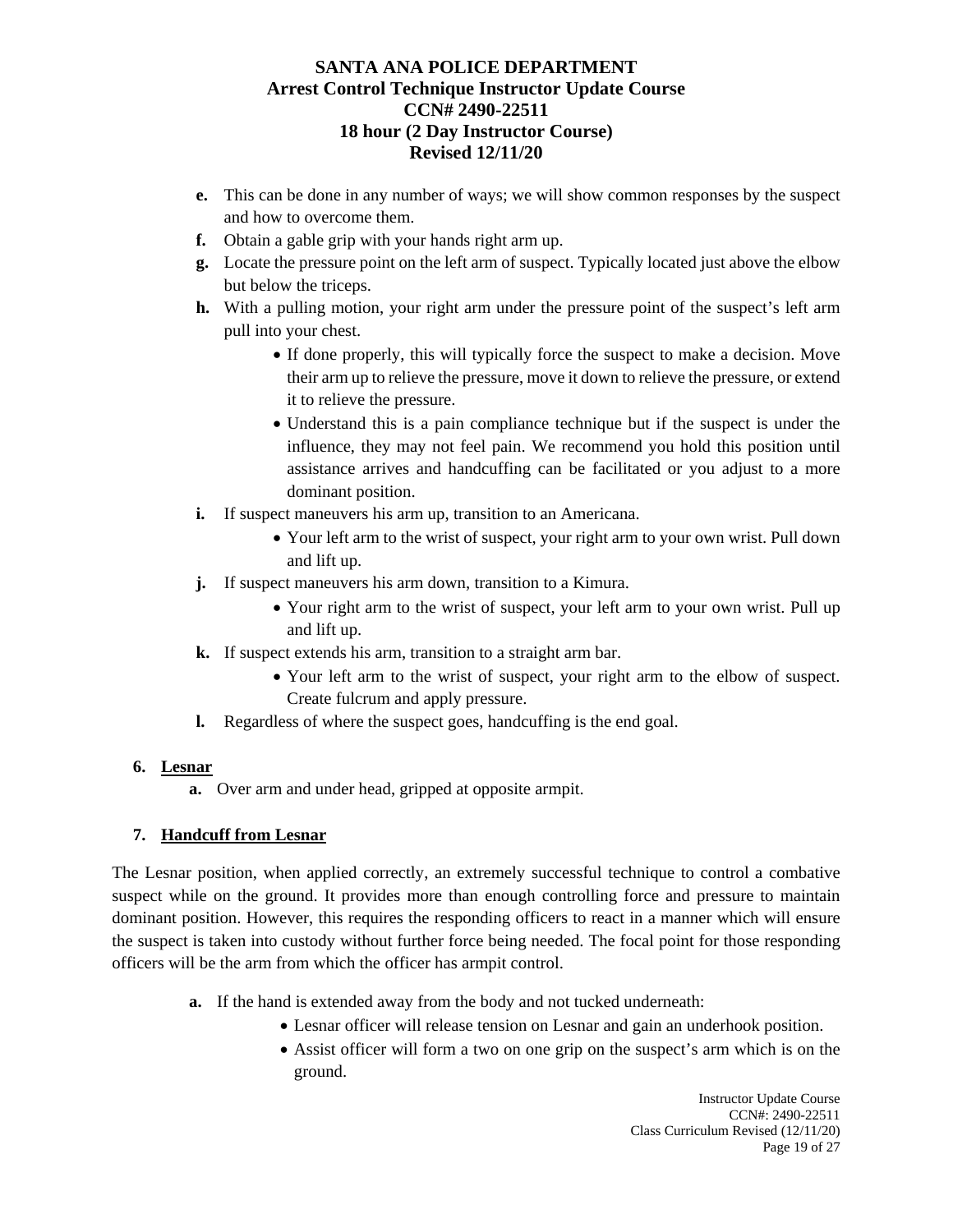- Lesnar officer will use the underhook and his body weight to push suspect onto his stomach.
- Assist officer will simultaneously pull free arm towards the Lesnar officer.
- Lesnar officer will use a figure four grip to apply pressure and forcefully pull the arm into a handcuffing position.
- **b.** Figure four grip can be transitioned to a kimura.
	- Assist officer will maintain control of suspects other arm and place knee across back of suspect.
	- Lesnar officer will apply handcuff to wrist of suspect at his lower back and maintain control.
	- Assist officer will bring opposite arm to the small of the back and place in handcuff.
- **c.** If the hand is tucked against the body.
	- Lesnar officer will keep tension on suspect.
	- Assist officer will grasp arm with a two on one grip on the arm which is extended due to the Lesnar grip.
	- Lesnar officer will use underhook to force arm of suspect to pass in front of him.
	- Assist officer will pull hard on suspects arm to assist with forcing him onto his stomach.
	- Lesnar officer will take a back mount position.
	- Assist officer will slide down the pole (arm) with knee across upper back and then place suspects hand into a handcuffing position at the lower back.
	- Lesnar officer will have the task of obtaining other arm from suspect to complete handcuffing.
		- o Lateral Head Displacement may need to be used to get arm.
	- $2<sup>nd</sup>$  officer to arrive on scene control lower body and legs.  $3<sup>rd</sup>$  officer on scene obtain 2 on 1 grip on extended arm.

#### **8. North / South**

- **a.** From a high side control position use the hand closest to the hips of the suspect to gooseneck grip the arm opposite of the body as yourself.
- **b.** Pull it across the chest of opponent, applying downward pressure on their chest.
- **c.** Pass it off to your other hand while you slowly flatten out away from you opponent.
- **d.** Post your hand closest to the suspect's hips on the hip of the suspect so they can not follow you.
- **e.** Sprawl your body weight away from the suspect and slowly slide your hips over the head of the suspect.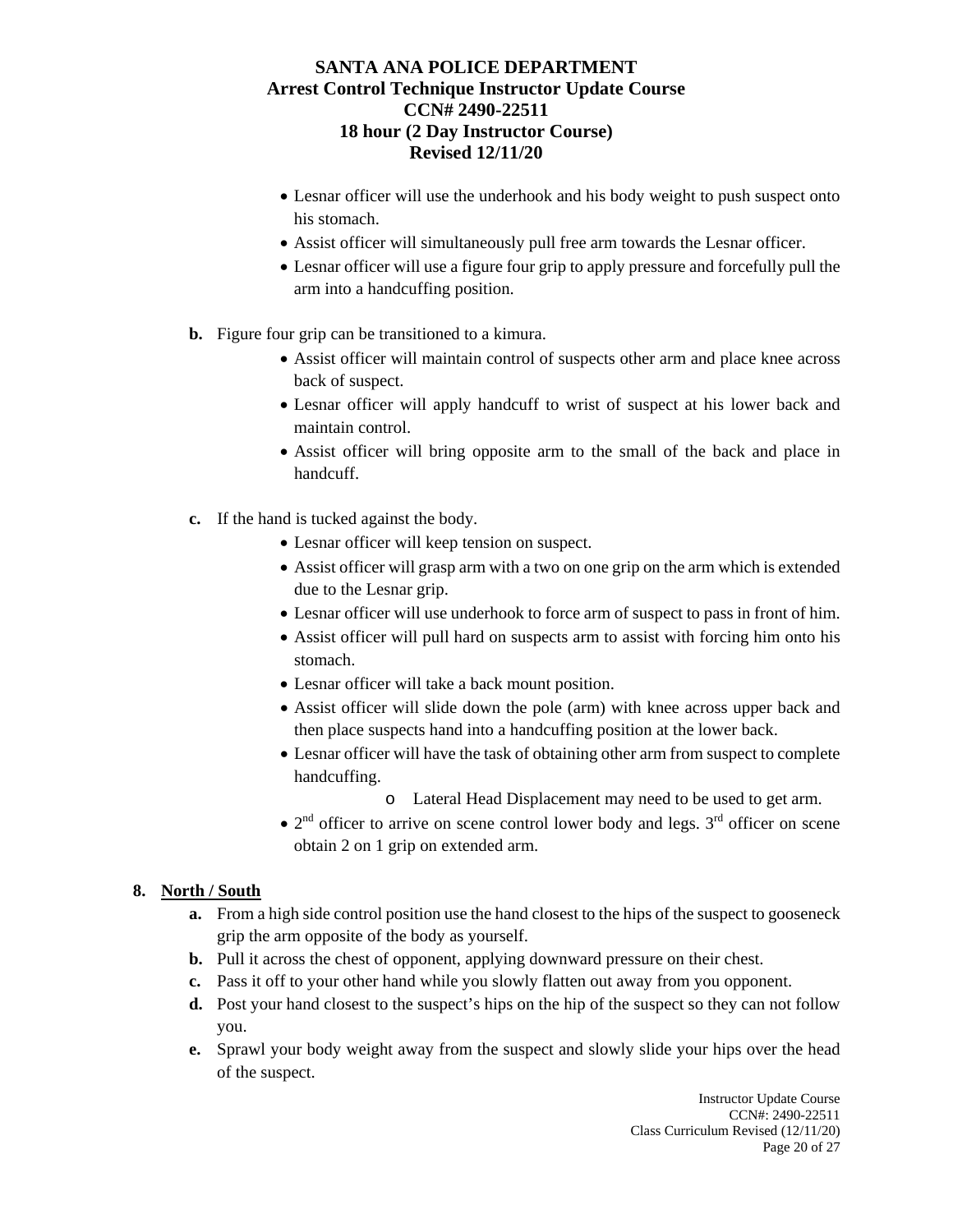- **f.** Keep your hips and body as low to the ground as possible. If you do it correctly, the suspect should push you across their center line just to relieve the pressure on their head.
- **g.** Once across the center line of the suspect you are in north / south position.

# **9. Taking the Back**

- **a.** From the mounted position, move to a high mount position.
	- Both knees on ground causing suspects arm to be above nipple line.
- **b.** Chest down providing pressure on suspects head with both your arms spread wide.
- **c.** Pinch your knees under the armpit of the suspect.
	- With high position, chest pressure and arms extended, chance of being rolled is diminished and you are able to ride out the position.
- **d.** If suspect starts to roll which is the most common reaction, go with the roll.
- **e.** Maintain top position and set hooks in on suspect.
- **f.** Will end with both hooks in, suspect on stomach

# **10. Taking the Back Variation**

- **a.** From the mounted position, move to a high mount position.
	- Both knees on ground causing suspects arm to be above nipple line.
- **b.** Common from this position for suspect to cover head in anticipation of strikes. Focus on one of the suspect's arms and achieve a two on one grip.
- **c.** Use your two arms to force the suspect's elbow, not wrist, across his midline.
- **d.** Hand off this hand position to your upper stomach or lower chest and base out both arms wide.
	- This pressure will cause the suspect to want to roll in order to relieve the pressure.
- **e.** Go with the roll and place your hooks in.

## **11. Grip Fighting**

- **a.** Two on one grip from high
	- Roll wrist underneath grip and peel
- **b.** Two on one grip from high variation
	- Wrist lock push pull
- **c.** Two on one grip from low
	- Push wrist forward grip and peel

# *ON THE GROUND (SUSPECT PRONE)*

For whatever reason, this is the most common position we end up in after a foot pursuit or takedown. Given the current climate, we must place an emphasis on getting the suspect into custody as quickly and efficiently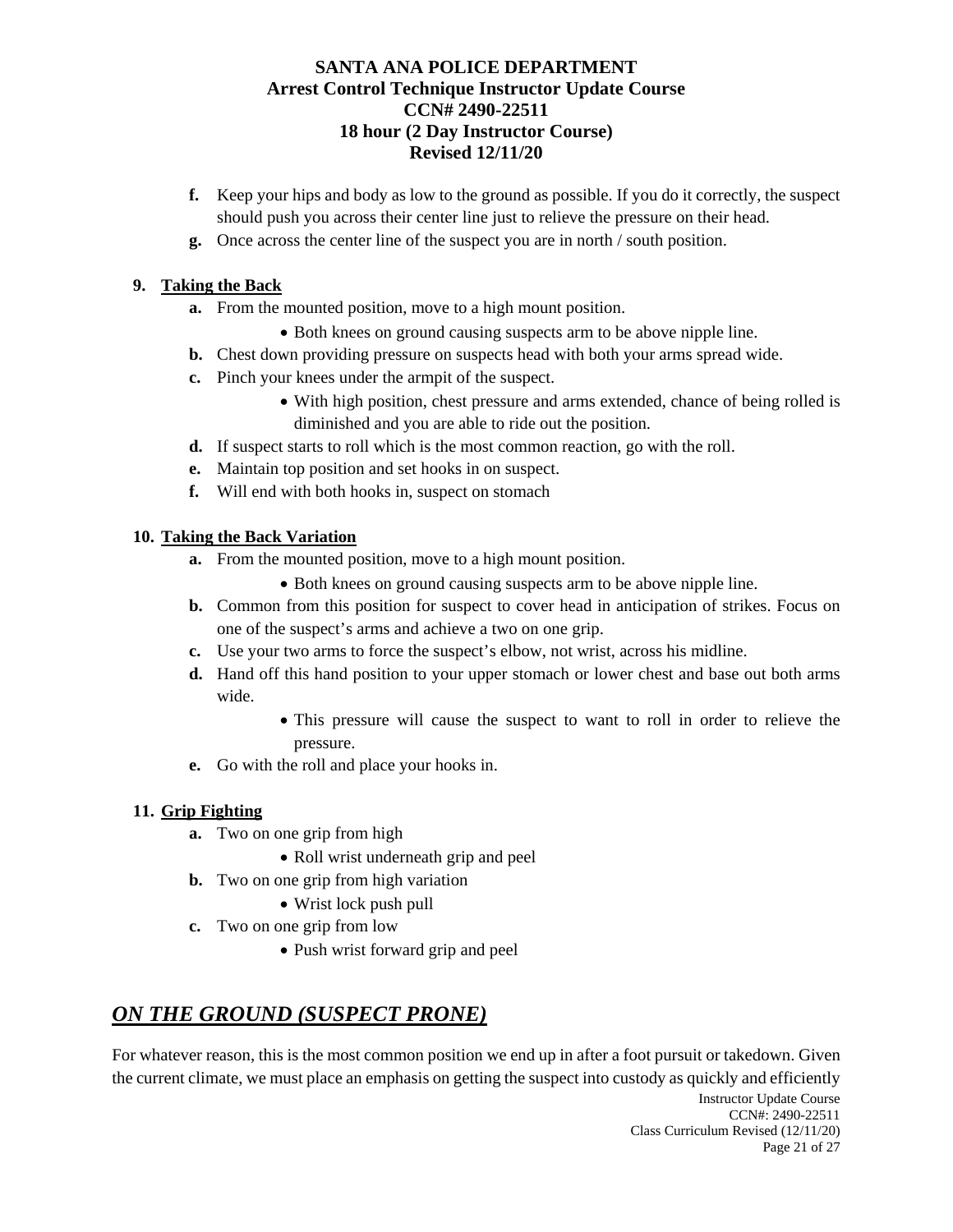as possible. This is a position where ineffective force will appear excessive more than any other. The optics of an officer on the back of a suspect points to a highly dominant position.

#### **Lateral Head Displacement**

From a back mount position, assuming the arms are tucked underneath the suspect's body:

- **a.** Pick a side, either side and transition from a wide tabled position with both of your arms out.
- **b.** Place your elbow on the ground next to the suspect's head.
- **c.** Pull your elbow toward the suspect's head and up at a 45-degree angle.
	- This will misalign the spine which is our goal.
- **d.** Post your arm at the pinnacle of the misalignment to create a larger gap in between the latissimus dorsi and the elbow / arm of the suspect.
- **e.** Once the gap is created use the opposite arm from which is posted to reach through the gap and grasp at the suspect's wrist with a thumb less grip.
- **f.** Keeping the arm posted use the arm grasping the wrist to push forward off of the ground slightly as if revving the throttle of a motorcycle.
- **g.** Pull the arm of the suspect through the window created and either hand it off to a partner or place it in a handcuffing position, held into place by your body.
- **h.** Repeat process and complete handcuffing technique.

#### **Knee Wedge to Power-Half**

From a back mount position, assuming the arms are tucked underneath the suspect's body:

- **a.** Use a knee wedge to slide in between the latissimus dorsi and the elbow of the suspect.
- **b.** With the knee extend the arm of the suspect away from the body.
- **c.** Arm through the window and obtain gable grip to form a power-half.
- **d.** Use this to roll suspect onto back.

#### **Knee Wedge to Shoulder Pressure**

From a back mount position, assuming the arms are tucked underneath the suspect's body:

- **a.** Use a knee wedge to slide in between the latissimus dorsi and the elbow of the suspect.
- **b.** With the knee extend the arm of the suspect away from the body.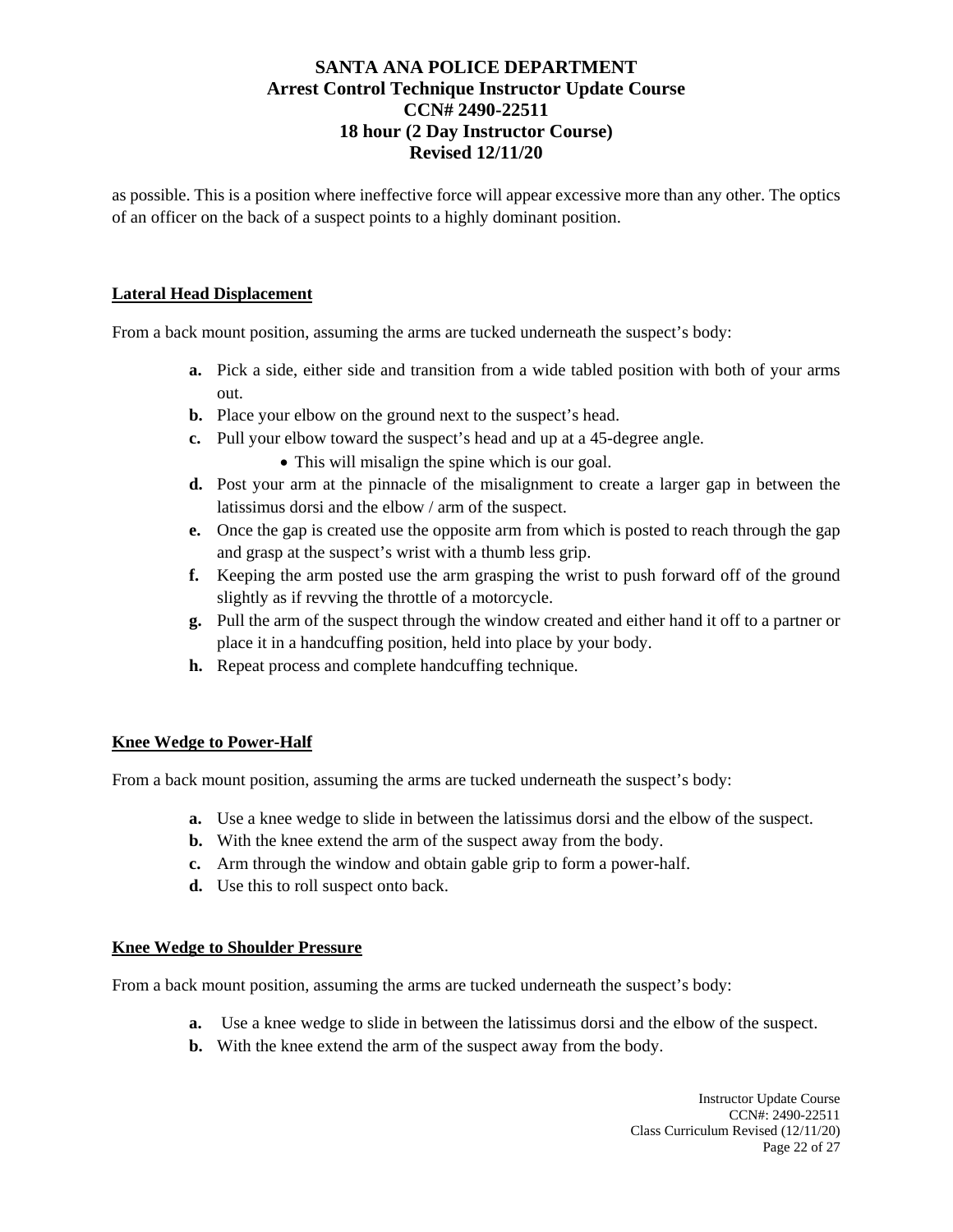- **c.** Once the gap is created use the opposite arm from which is posted to reach through the gap and grasp at the suspect's wrist with a thumb less grip.
- **d.** Same side shoulder as is grasping the arm, drive the shoulder into the back of the suspect.
- **e.** Keeping the grip, dismount and circle around the suspect while providing focused pressure with your shoulder into the back of the suspect.
- **f.** Use other arm to grip wrist as well and pull into handcuffing position.

# *ESCAPING*

It is essential to realize when you are in a bad situation. Being on the bottom of a suspect or in a position of disadvantage will completely diminish your ability to control the situation. Without that control, we are at the mercy of the suspect. No assumptions can be made about the knowledge or lack thereof of the suspect you are involved with. Therefore, if you find yourself on the bottom, you need to escape.

# **1. Escape from Guard – Open**

- **a.** If the suspect's legs are not wrapped around you, keeping you in position, just stand up.
- **b.** Be aware of how you stand up.
	- Do not be flat footed, stand up in base.

## **2. Escape from Guard – Closed**

- **a.** Sit up with posture to keep the suspect from being able to collapse you and pull you in close.
- **b.** Place your hands on the hips of the suspect with your forearms digging into the inner thighs of suspect.
- **c.** Apply pressure to the thighs of suspect and arch your back away from the suspect's legs. Angry kitty.
- **d.** When the legs break open stand up in base.
- **e.** Or you can initiate a pass to a more dominant position but be aware of your surroundings and take all factors into consideration before continuing a dynamic and ever evolving physical altercation with a suspect.

## **3. Escape from Side Control – Stand up in Base**

- **a.** First goal is to create space.
- **b.** Mount a large bridge.
	- With both feet flat on ground and knees facing the sky, push off of your feet, raising your hips violently in the air.
- **c.** As you bridge, find your post.
	- First post located at the hip of suspect, other post at the neck of the suspect.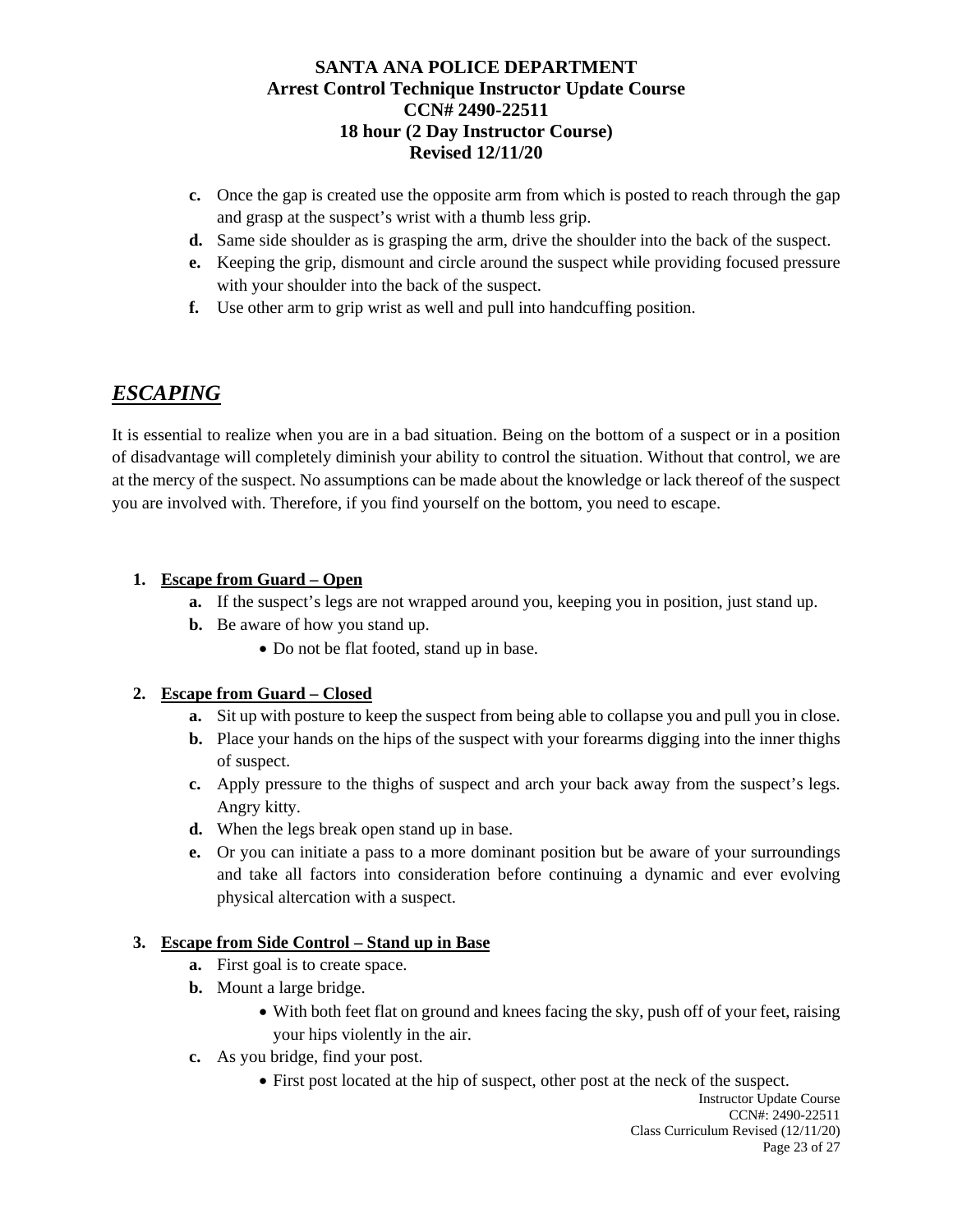- **d.** Bridge again with posts in place. As you bridge, distance will be created.
- **e.** The post arm at the neck will remain in contact with the neck while the post arm on the hip should find the ground and be utilized as a base with the arm parallel to the ground.
- **f.** Simultaneously the same side hip should find the ground as well.
- **g.** Keeping the neck post in place and pushing off of the based arm, stand up in base.

#### **4. Escape from Side Control – Donkey Kick**

- **a.** First goal is to create space.
- **b.** Mount a large bridge.
	- With both feet flat on ground and knees facing the sky, push off of your feet, raising your hips violently in the air.
- **c.** As you bridge, find your post.
	- First post located at the hip of suspect, other post at the neck of the suspect.
- **d.** Bridge again with posts in place. As you bridge, distance will be created.
- **e.** With knee closest to ground, swing into position placing knee in between you and the suspect.
- **f.** With knee in position, occupy suspects hands so both of your feet can be placed on suspect.
	- Preferable position is on chest of suspect.
- **g.** Donkey kick suspect away from you and utilize other force option.

## **5. Escape from High Mount**

- **a.** Ensure your head is off the ground and cover it from any incoming strikes with your hands in a conventional boxers block. Also ensure both feet are bent at the knee and your feet are flat on the floor.
	- Do not have your legs extended and straight on the ground.
- **b.** Dig your elbows into the upper thighs of the suspect and push yourself upwards, away from the suspect.
	- "Wiggle wiggle"
- **c.** Dig your feet into the ground and generate a large bridge using your knees to push the suspect towards your head.
	- Your hands can also be used to pull the suspect towards your head by grasping their shirt.
- **d.** Pick a side to attempt an escape. Either over hook the arm of the suspect you are trying to escape to or under hook the arm of the suspect and gather a gable grip.
- **e.** Lay your leg across the ankle of the suspect on the same side as the arm of the suspect you are controlling.
- **f.** Use your free leg to push of the ground, creating a leveraged bridge, and push the suspect up and over your shoulder.
	- This must be done at an angle not directly over your head.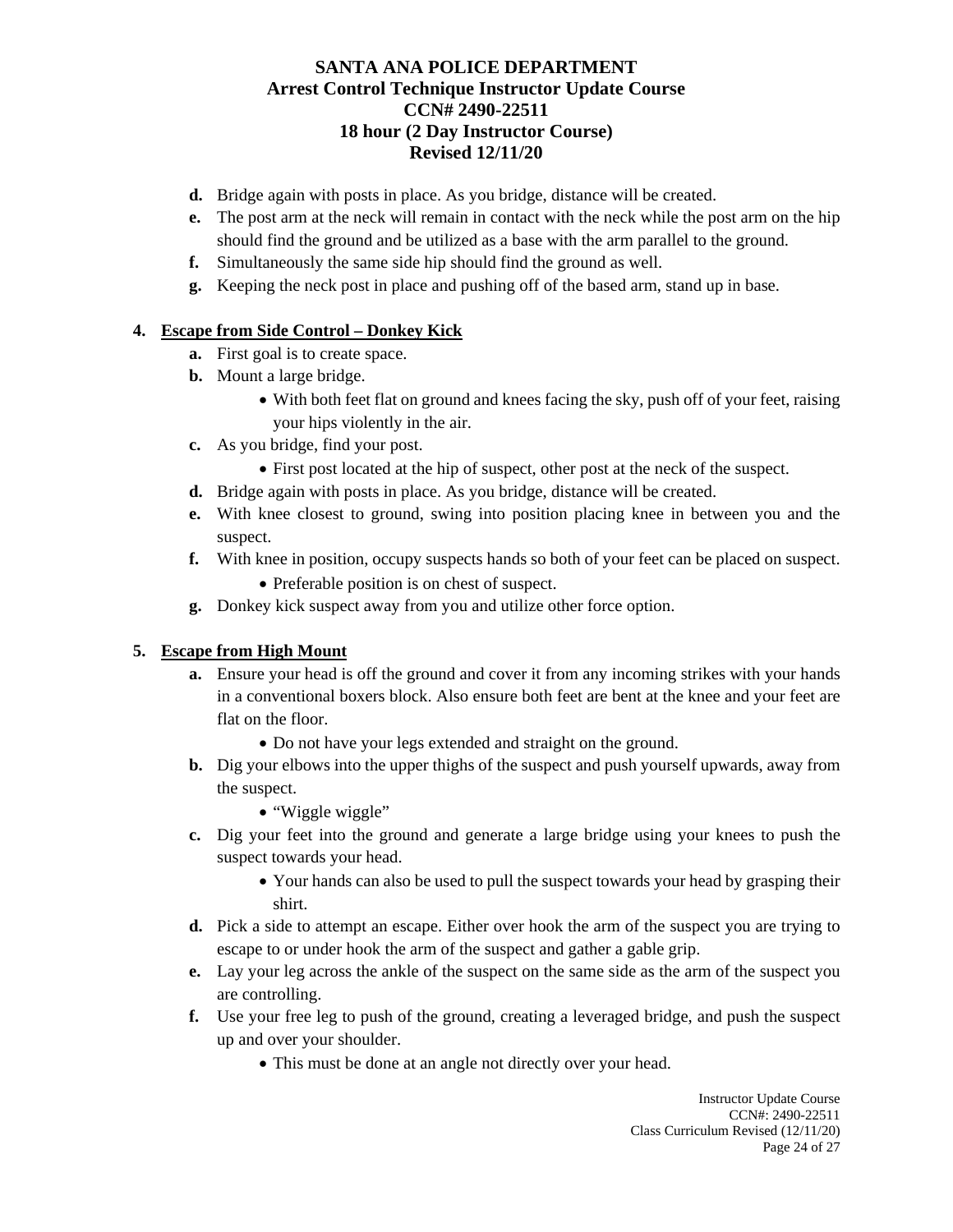- **g.** Once you bridge the suspect over your shoulder the momentum will carry you into a guard position.
	- Be aware the suspect may clasp their feet together placing you in closed guard
	- Be aware the suspect may also grip your head / neck to break your posture.
		- *o* Clear the grip if your head is grabbed.
- **h.** Continue to either a closed guard or open guard escape. See above if needed.

#### **6. Escape from Low Mount**

- **a.** Ensure your head is off the ground and cover it from any incoming strikes with your hands in a conventional boxers block. Also ensure both feet are bent at the knee and your feet are flat on the floor.
	- Do not have your legs extended and straight on the ground.
- **b.** Dig your feet into the ground and generate a large bridge using your knees to push the suspect towards your head.
	- Your hands can also be used to pull the suspect towards your head by grasping their shirt.
- **c.** Pick a side to attempt an escape. Either over hook the arm of the suspect you are trying to escape to or under hook the arm of the suspect and gather a gable grip.
- **d.** Lay your leg across the ankle of the suspect on the same side as the arm of the suspect you are controlling.
- **e.** Use your free leg to push of the ground, creating a leveraged bridge, and push the suspect up and over your shoulder.
	- This must be done at an angle not directly over your head.
- **f.** Once you bridge the suspect over your shoulder the momentum will carry you into a guard position.
	- Be aware the suspect may clasp their feet together placing you in closed guard
	- Be aware the suspect may also grip your head / neck to break your posture.
		- *o* Clear the grip if your head is grabbed.
- **g.** Continue to either a closed guard or open guard escape. See above if needed.

#### **7. Escape from North / South**

- **a.** Ensure both feet are bent at the knee and your feet are flat on the floor.
	- Do not have your legs extended and straight on the ground.
- **b.** Use your hands to form a C-clamp and place both of them on either hip of the suspect.
- **c.** Dig your feet into the ground and generate a large bridge.
- **d.** Pick a side to attempt the escape from and when the bridge is accomplished take the hand opposite of the side you are attempting to escape from and obtain and under hook. This will require you to roll on your shoulders in the direction you are trying to escape. You should end up on your stomach with the ability to quickly get to your knees.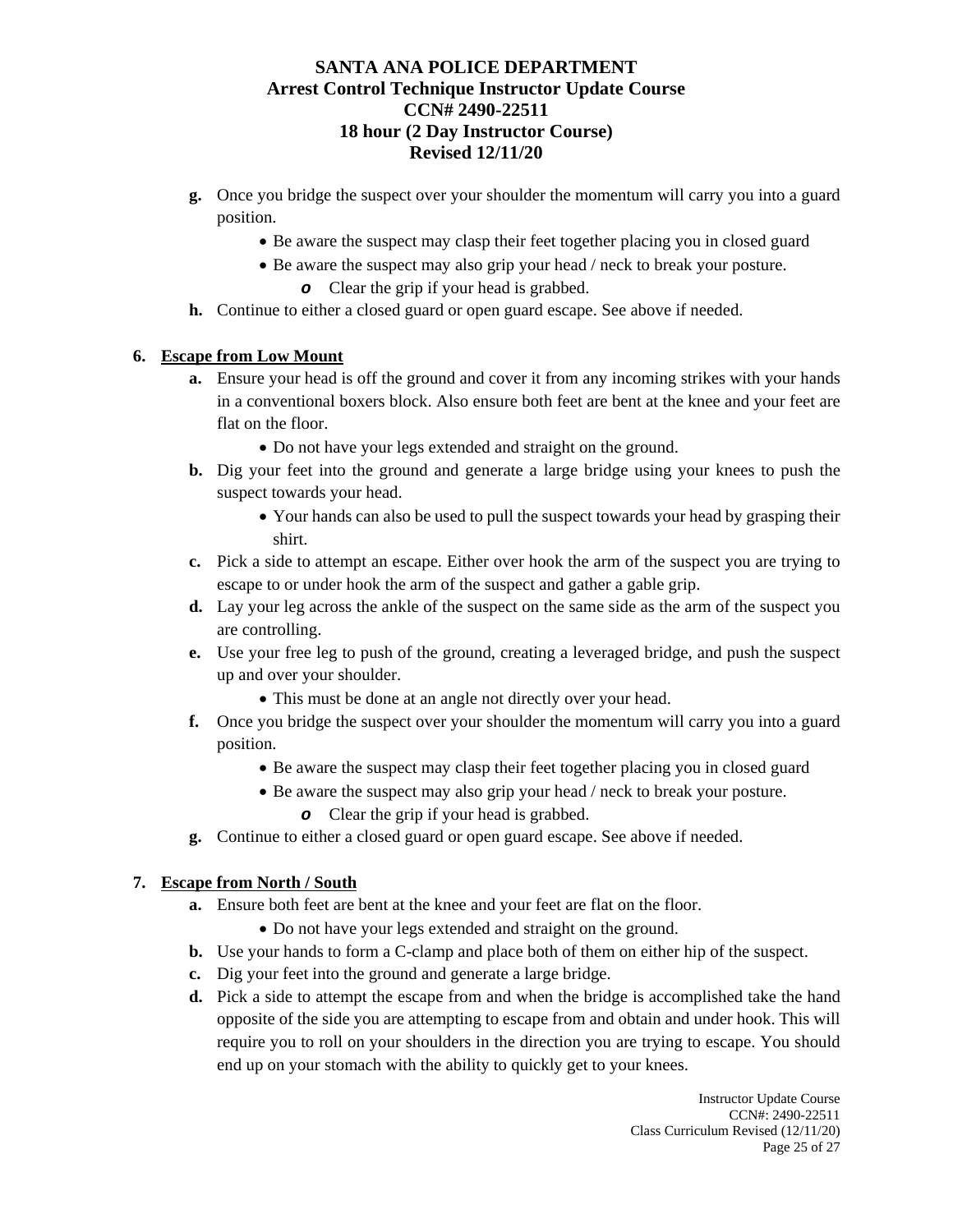- Trying to escape to the right use your left hand
- Trying to escape to the left use your right hand.
- **e.** Obtain a gable grip with the hand that is over the leg of the suspect being palm down and your support hand being palm up.
	- You should be controlling the same side leg of the suspect as the side you attempted to escape from.
- **f.** Use your gable grip and head pressure to control the leg of the suspect. Apply shoulder pressure and drive forward off of your knees forcing the suspect over onto their back.

# **8. Escape from Back Mount with Hooks In**

- **a.** Isolate an arm and collect a two on one grip on the arm of the suspect.
- **b.** Start moving your body towards the opening opposite of suspect arm around you.
	- Use fingers of suspect as guide, they are pointing you in the direction of escape.
- **c.** Base off of your planted feet to provide pressure into your suspect while sliding your lower body to the side of escape which the suspect is pointing for you.
- **d.** Use your hips to slide your body and lower back across the suspect's leg, threading your own leg over the top of the suspect's leg which you are lying on.
	- If the suspect comes up and attempts to maintain top control, block at the knee and obtain a half guard or full guard position.
	- If the suspect does not come up and you are able to get your back to the mat, push your back towards the suspects head and thread your arm through their legs coming up in a side control position.

## **FINAL DRILL**

The final day will end with drilling to reinforce the techniques which have been taught throughout the entire course. All of the instructors will participate in the final drill. Instructors will take the position of the suspect. In reality, there will not be enough Instructors to train with each student. However, students will also be afforded the opportunity to train with one another.

- **1.** Each student will take turns being offensive and defensive.
- **2.** The takedown portion will be half speed, ensuring the takedown will be successful. **a.** Once the takedown is accomplished, the drill will switch to dynamic drilling.
- 
- **3.** The officer who accomplished the takedown will attempt to maintain control
	- **a.** Similarly, the officer who was taken down will attempt to escape.
- **4.** Officers will then rotate positions.

Instructor Update Course CCN#: 2490-22511 Class Curriculum Revised (12/11/20) Page 26 of 27